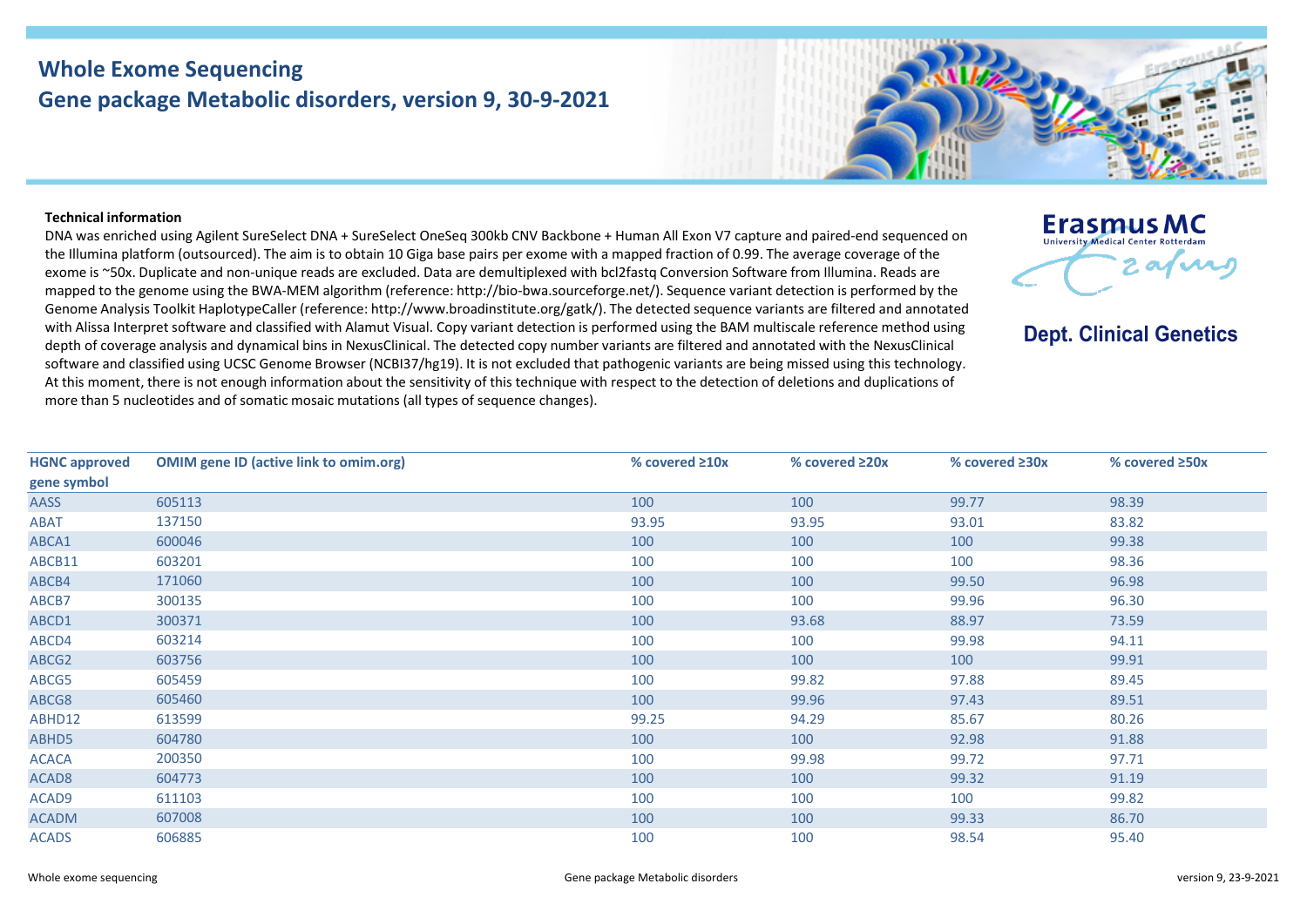| <b>HGNC approved</b> | <b>OMIM gene ID (active link to omim.org)</b> | % covered ≥10x | % covered ≥20x | % covered ≥30x | % covered ≥50x |
|----------------------|-----------------------------------------------|----------------|----------------|----------------|----------------|
| gene symbol          |                                               |                |                |                |                |
| <b>ACADSB</b>        | 600301                                        | 99.93          | 99.80          | 95.78          | 93.77          |
| <b>ACADVL</b>        | 609575                                        | 100            | 100            | 98.21          | 91.30          |
| ACAT1                | 607809                                        | 100            | 99.64          | 95.43          | 88.33          |
| ACAT2                | 100678                                        | 100            | 100            | 100            | 100            |
| ACBD5                | 616618                                        | 100            | 99.84          | 98.09          | 96.15          |
| ACO <sub>2</sub>     | 100850                                        | 100            | 100            | 100            | 100            |
| ACOX1                | 609751                                        | 100            | 100            | 100            | 98.50          |
| ACSF3                | 614245                                        | 100            | 100            | 100            | 99.11          |
| ACY1                 | 104620                                        | 100            | 100            | 100            | 95.35          |
| ADA                  | 608958                                        | 100            | 100            | 100            | 94.61          |
| ADCY5                | 600293                                        | 99.34          | 97.77          | 96.58          | 90.15          |
| ADK                  | 102750                                        | 100            | 93.49          | 93.49          | 85.72          |
| <b>ADSL</b>          | 608222                                        | 98.31          | 98.31          | 98.31          | 98.31          |
| AGA                  | 613228                                        | 100            | 100            | 100            | 97.37          |
| <b>AGK</b>           | 610345                                        | 100            | 100            | 100            | 100            |
| AGL                  | 610860                                        | 100            | 100            | 99.49          | 95.93          |
| AGPAT2               | 603100                                        | 100            | 100            | 100            | 94.13          |
| <b>AGPS</b>          | 603051                                        | 95.91          | 95.91          | 95.22          | 90.86          |
| <b>AGXT</b>          | 604285                                        | 100            | 100            | 100            | 93.23          |
| AGXT2                | 612471                                        | 100            | 100            | 100            | 99.45          |
| <b>AHCY</b>          | 180960                                        | 100            | 100            | 100            | 100            |
| AIFM1                | 300169                                        | 100            | 100            | 99.27          | 95.48          |
| AK1                  | 103000                                        | 100            | 100            | 99.20          | 82.93          |
| AK <sub>2</sub>      | 103020                                        | 100            | 100            | 96.18          | 88.71          |
| AKR1D1               | 604741                                        | 100            | 100            | 99.87          | 95.34          |
| <b>ALAD</b>          | 125270                                        | 100            | 100            | 100            | 96.80          |
| ALAS2                | 301300                                        | 100            | 100            | 99.75          | 91.79          |
| ALDH18A1             | 138250                                        | 100            | 100            | 100            | 98.26          |
| ALDH1A3              | 600463                                        | 100            | 99.16          | 93.37          | 87.64          |
| ALDH3A2              | 609523                                        | 100            | 100            | 99.77          | 96.69          |
| ALDH4A1              | 606811                                        | 100            | 98.94          | 95.95          | 93.87          |
| ALDH5A1              | 610045                                        | 100            | 98.82          | 90.32          | 79.94          |
| ALDH6A1              | 603178                                        | 100            | 100            | 100            | 100            |
| ALDH7A1              | 107323                                        | 100            | 100            | 100            | 99.04          |
| <b>ALDOA</b>         | 103850                                        | 100            | 100            | 100            | 98.54          |
| <b>ALDOB</b>         | 612724                                        | 100            | 100            | 100            | 100            |
| ALG1                 | 605907                                        | 100            | 98.64          | 96.25          | 87.80          |
| ALG11                | 613666                                        | 100            | 100            | 100            | 99.61          |
| <b>ALG12</b>         | 607144                                        | 100            | 100            | 100            | 100            |
| ALG13                | 300776                                        | 100            | 100            | 100            | 95.01          |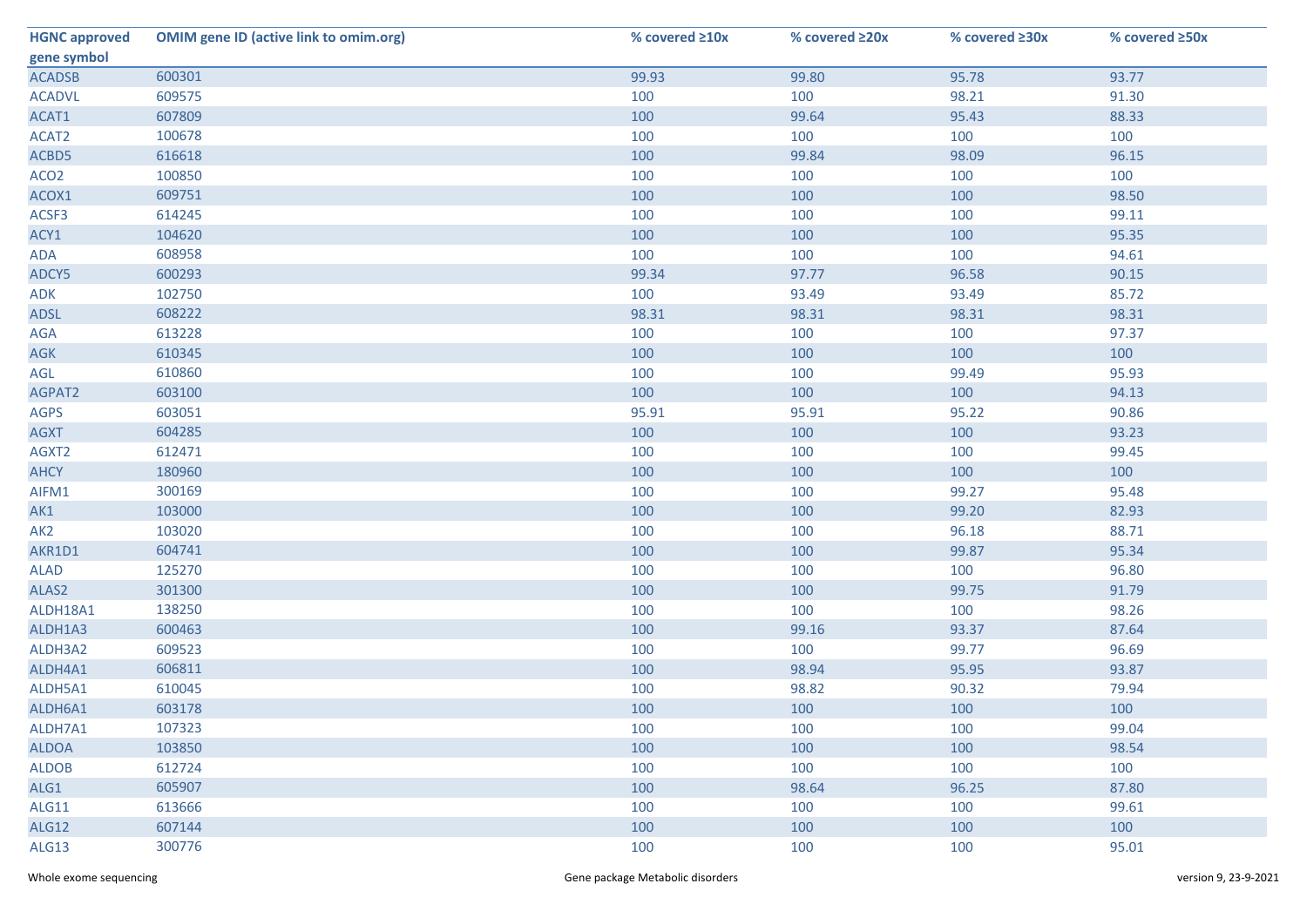| <b>HGNC approved</b> | <b>OMIM gene ID (active link to omim.org)</b> | % covered $\geq 10x$ | % covered ≥20x | % covered ≥30x | % covered ≥50x |
|----------------------|-----------------------------------------------|----------------------|----------------|----------------|----------------|
| gene symbol          |                                               |                      |                |                |                |
| ALG14                | 612866                                        | 100                  | 100            | 100            | 100            |
| ALG <sub>2</sub>     | 607905                                        | 100                  | 100            | 100            | 97.36          |
| ALG3                 | 608750                                        | 100                  | 100            | 99.33          | 95.82          |
| ALG6                 | 604566                                        | 100                  | 97.72          | 95.84          | 94.45          |
| ALG8                 | 608103                                        | 100                  | 96.76          | 91.57          | 88.06          |
| ALG9                 | 606941                                        | 99.91                | 99.91          | 98.32          | 90.50          |
| ALOX12B              | 603741                                        | 100                  | 100            | 100            | 98.94          |
| <b>ALPL</b>          | 171760                                        | 100                  | 100            | 100            | 99.94          |
| <b>AMACR</b>         | 604489                                        | 100                  | 100            | 100            | 100            |
| AMN                  | 605799                                        | 100                  | 93.65          | 85.30          | 64.26          |
| AMPD1                | 102770                                        | 100                  | 100            | 100            | 99.09          |
| AMPD2                | 102771                                        | 100                  | 100            | 98.55          | 90.09          |
| AMT                  | 238310                                        | 100                  | 100            | 100            | 98.49          |
| APOA1                | 107680                                        | 100                  | 100            | 100            | 100            |
| <b>APOB</b>          | 107730                                        | 100                  | 99.68          | 99.33          | 99.29          |
| APOC2                | 608083                                        | 100                  | 100            | 100            | 100            |
| APOE                 | 107741                                        | 100                  | 96.57          | 87.02          | 62.53          |
| <b>APRT</b>          | 102600                                        | 100                  | 100            | 100            | 89.45          |
| <b>APTX</b>          | 606350                                        | 100                  | 100            | 100            | 98.27          |
| ARG1                 | 608313                                        | 100                  | 100            | 100            | 99.52          |
| ARSA                 | 607574                                        | 100                  | 100            | 100            | 100            |
| ARSB                 | 611542                                        | 100                  | 100            | 98.12          | 84.71          |
| ASAH1                | 613468                                        | 100                  | 100            | 99.21          | 92.70          |
| ASL                  | 608310                                        | 100                  | 100            | 100            | 97.14          |
| <b>ASNS</b>          | 108370                                        | 100                  | 100            | 100            | 97.53          |
| <b>ASPA</b>          | 608034                                        | 100                  | 100            | 100            | 100            |
| ASS1                 | 603470                                        | 100                  | 100            | 100            | 91.16          |
| <b>ATIC</b>          | 601731                                        | 100                  | 100            | 99.93          | 95.94          |
| ATP5F1E              | 606153                                        | 100                  | 100            | 100            | 100            |
| ATP6AP1              | 300197                                        | 100                  | 98.66          | 89.10          | 84.13          |
| ATP6V0A2             | 611716                                        | 100                  | 100            | 99.23          | 94.78          |
| ATP7A                | 300011                                        | 100                  | 100            | 99.49          | 95.63          |
| ATP7B                | 606882                                        | 100                  | 100            | 99.61          | 96.71          |
| ATP8B1               | 602397                                        | 100                  | 100            | 99.77          | 97.09          |
| ATPAF2               | 608918                                        | 100                  | 100            | 100            | 99.51          |
| <b>AUH</b>           | 600529                                        | 100                  | 100            | 100            | 100            |
| <b>B3GALNT1</b>      | 603094                                        | 100                  | 100            | 95.60          | 89.06          |
| <b>B3GALNT2</b>      | 610194                                        | 100                  | 100            | 100            | 92.67          |
| B3GALT6              | 615291                                        | 79.89                | 76.12          | 72.74          | 70.01          |
| B3GAT3               | 606374                                        | 100                  | 100            | 100            | 95.97          |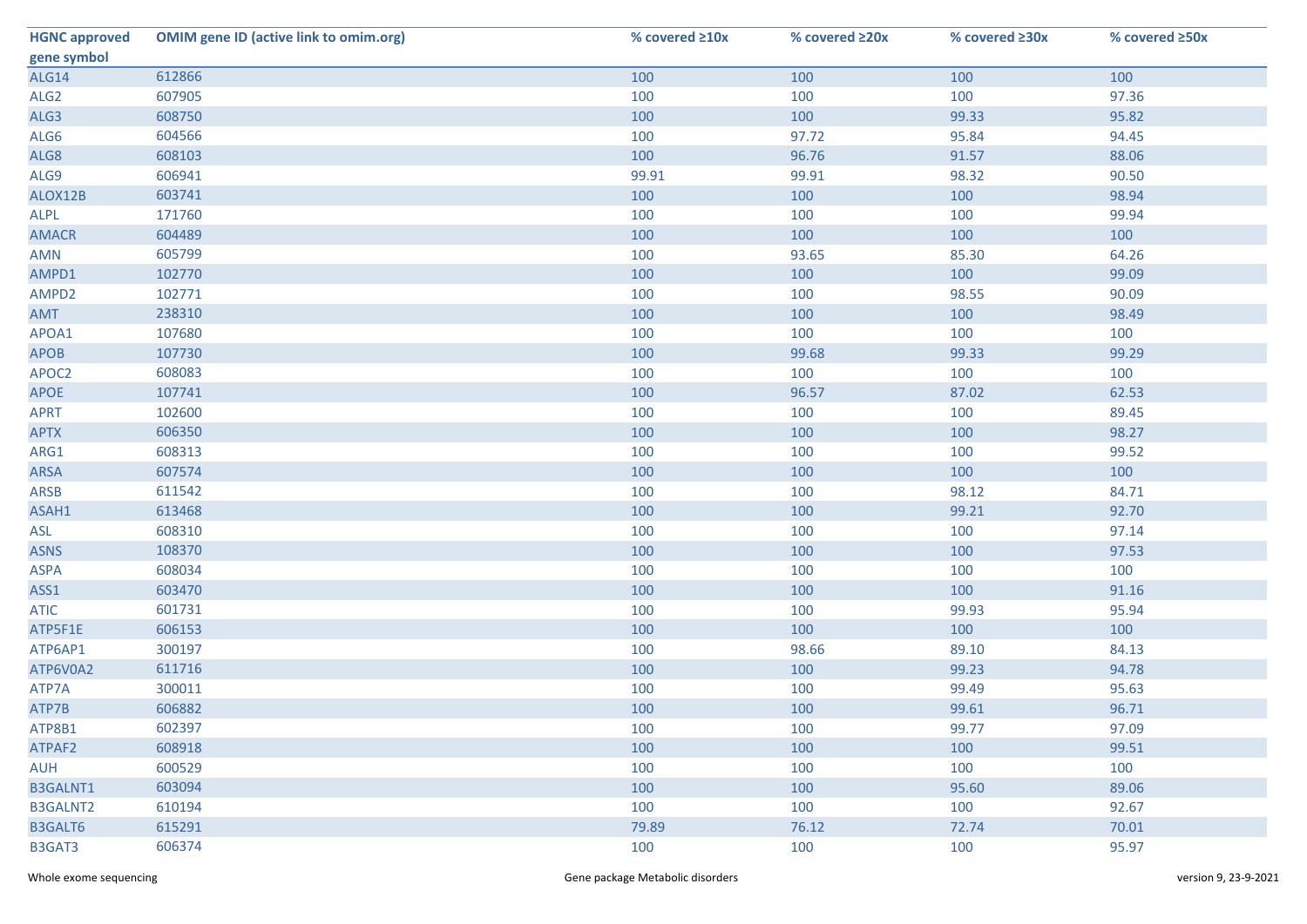| <b>HGNC approved</b> | <b>OMIM gene ID (active link to omim.org)</b> | % covered ≥10x | % covered ≥20x | % covered ≥30x | % covered ≥50x |
|----------------------|-----------------------------------------------|----------------|----------------|----------------|----------------|
| gene symbol          |                                               |                |                |                |                |
| <b>B3GLCT</b>        | 610308                                        | 100            | 94.98          | 94.98          | 94.31          |
| B4GALNT1             | 601873                                        | 100            | 97.80          | 95.61          | 87.91          |
| B4GALT1              | 137060                                        | 100            | 100            | 99.73          | 78.37          |
| B4GALT7              | 604327                                        | 98.64          | 93.64          | 93.64          | 85.79          |
| <b>BAAT</b>          | 602938                                        | 100            | 100            | 99.12          | 96.27          |
| <b>BCKDHA</b>        | 608348                                        | 100            | 98.94          | 96.34          | 89.57          |
| <b>BCKDHB</b>        | 248611                                        | 100            | 100            | 100            | 100            |
| <b>BCKDK</b>         | 614901                                        | 100            | 100            | 100            | 95.30          |
| BCO1                 | 605748                                        | 100            | 100            | 100            | 98.33          |
| BCS1L                | 603647                                        | 100            | 100            | 100            | 100            |
| <b>BHMT</b>          | 602888                                        | 100            | 99.53          | 96.95          | 89.59          |
| <b>BLVRA</b>         | 109750                                        | 100            | 100            | 100            | 100            |
| BMP2                 | 112261                                        | 100            | 100            | 99.43          | 98.70          |
| BOLA3                | 613183                                        | 100            | 100            | 96.13          | 81.55          |
| <b>BPGM</b>          | 613896                                        | 100            | 100            | 100            | 100            |
| BPNT2                | 614010                                        | 100            | 100            | 100            | 99.11          |
| <b>BTD</b>           | 609019                                        | 100            | 100            | 100            | 100            |
| C1GALT1C1            | 300611                                        | 100            | 100            | 100            | 100            |
| CA5A                 | 114761                                        | 100            | 100            | 100            | 96.97          |
| <b>CAD</b>           | 114010                                        | 100            | 100            | 99.97          | 97.66          |
| CANT1                | 613165                                        | 100            | 100            | 100            | 98.50          |
| <b>CAT</b>           | 115500                                        | 100            | 100            | 100            | 100            |
| <b>CBLIF</b>         | 609342                                        | 100            | 100            | 100            | 96.33          |
| <b>CBS</b>           | 613381                                        | 100            | 100            | 100            | 100            |
| CCDC115              | 613734                                        | 100            | 100            | 99.84          | 88.59          |
| CD320                | 606475                                        | 100            | 100            | 98.41          | 79.02          |
| <b>CEL</b>           | 114840                                        | 95.50          | 92.21          | 88.81          | 78.80          |
| <b>CERKL</b>         | 608381                                        | 100            | 100            | 100            | 97.88          |
| CERS3                | 615276                                        | 100            | 100            | 100            | 99.04          |
| <b>CETP</b>          | 118470                                        | 100            | 100            | 97.86          | 87.22          |
| <b>CHKB</b>          | 612395                                        | 100            | 100            | 100            | 98.19          |
| CHST14               | 608429                                        | 99.09          | 95.47          | 92.86          | 89.81          |
| CHST3                | 603799                                        | 100            | 100            | 100            | 100            |
| CHST <sub>6</sub>    | 605294                                        | 100            | 100            | 100            | 100            |
| CHSY1                | 608183                                        | 94.93          | 93.76          | 92.94          | 89.92          |
| <b>CIC</b>           | 612082                                        | 100            | 100            | 99.81          | 92.41          |
| CLDN16               | 603959                                        | 100            | 100            | 100            | 100            |
| CLDN19               | 610036                                        | 100            | 100            | 100            | 100            |
| CLN <sub>3</sub>     | 607042                                        | 100            | 97.96          | 91.76          | 88.85          |
| CLN <sub>5</sub>     | 608102                                        | 93.14          | 93.14          | 87.18          | 68.93          |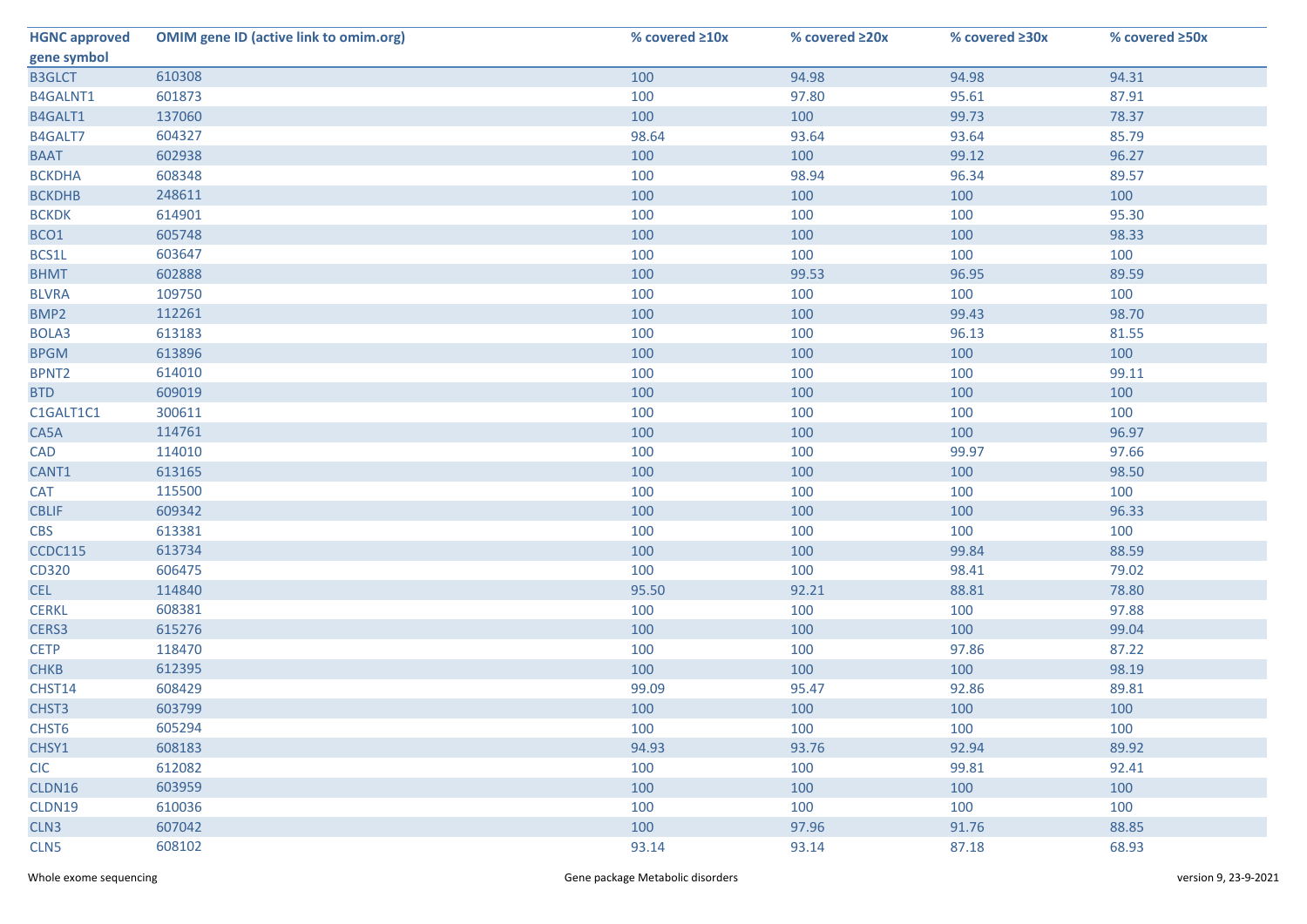| <b>HGNC approved</b> | <b>OMIM gene ID (active link to omim.org)</b> | % covered ≥10x | % covered ≥20x | % covered ≥30x | % covered ≥50x |
|----------------------|-----------------------------------------------|----------------|----------------|----------------|----------------|
| gene symbol          |                                               |                |                |                |                |
| CLN6                 | 606725                                        | 100            | 100            | 99.35          | 92.17          |
| CLN8                 | 607837                                        | 100            | 100            | 100            | 100            |
| <b>CLPB</b>          | 616254                                        | 100            | 100            | 100            | 98.66          |
| <b>CLPS</b>          | 120105                                        | 100            | 100            | 100            | 98.11          |
| <b>CLPX</b>          | 615611                                        | 100            | 100            | 100            | 99.77          |
| CNDP1                | 609064                                        | 100            | 100            | 99.18          | 91.43          |
| CNNM <sub>2</sub>    | 607803                                        | 100            | 100            | 100            | 97.45          |
| COG1                 | 606973                                        | 100            | 100            | 100            | 97.97          |
| COG <sub>2</sub>     | 606974                                        | 100            | 100            | 98.21          | 89.36          |
| COG4                 | 606976                                        | 100            | 100            | 100            | 98.45          |
| COG5                 | 606821                                        | 99.80          | 96.52          | 95.52          | 91.65          |
| COG <sub>6</sub>     | 606977                                        | 100            | 100            | 100            | 94.13          |
| COG7                 | 606978                                        | 100            | 100            | 100            | 99.04          |
| COG8                 | 606979                                        | 92.70          | 92.27          | 90.10          | 86.93          |
| COQ <sub>2</sub>     | 609825                                        | 100            | 100            | 98.08          | 85.92          |
| COQ8A                | 606980                                        | 100            | 100            | 100            | 98.00          |
| <b>COX10</b>         | 602125                                        | 100            | 100            | 100            | 98.60          |
| <b>COX15</b>         | 603646                                        | 100            | 100            | 99.63          | 94.46          |
| COX6B1               | 124089                                        | 100            | 100            | 100            | 93.08          |
| CP                   | 117700                                        | 99.05          | 99.05          | 99.05          | 98.80          |
| <b>CPOX</b>          | 612732                                        | 100            | 100            | 96.30          | 76.80          |
| CPS1                 | 608307                                        | 99.28          | 99.28          | 99.28          | 99.26          |
| CPT1A                | 600528                                        | 100            | 100            | 100            | 98.53          |
| CPT <sub>2</sub>     | 600650                                        | 100            | 99.93          | 98.34          | 95.81          |
| <b>CRPPA</b>         | 614631                                        | 100            | 99.97          | 97.01          | 87.99          |
| CRTC1                | 607536                                        | 100            | 97.91          | 93.20          | 75.27          |
| <b>CTH</b>           | 607657                                        | 100            | 100            | 99.93          | 96.25          |
| <b>CTNS</b>          | 606272                                        | 100            | 95.77          | 83.14          | 71.79          |
| <b>CTSA</b>          | 613111                                        | 100            | 99.83          | 99.83          | 94.72          |
| <b>CTSC</b>          | 602365                                        | 100            | 100            | 100            | 100            |
| <b>CTSD</b>          | 116840                                        | 99.58          | 93.79          | 93.79          | 91.28          |
| <b>CTSK</b>          | 601105                                        | 100            | 100            | 100            | 100            |
| <b>CUBN</b>          | 602997                                        | 100            | 100            | 99.98          | 98.64          |
| CYB5R3               | 613213                                        | 100            | 100            | 97.18          | 86.07          |
| CYP27A1              | 606530                                        | 100            | 100            | 100            | 100            |
| <b>CYP27B1</b>       | 609506                                        | 100            | 100            | 100            | 96.92          |
| CYP7A1               | 118455                                        | 100            | 100            | 100            | 100            |
| CYP7B1               | 603711                                        | 100            | 99.11          | 91.33          | 91.33          |
| D2HGDH               | 609186                                        | 100            | 100            | 98.62          | 95.35          |
| DARS <sub>2</sub>    | 610956                                        | 100            | 100            | 100            | 97.36          |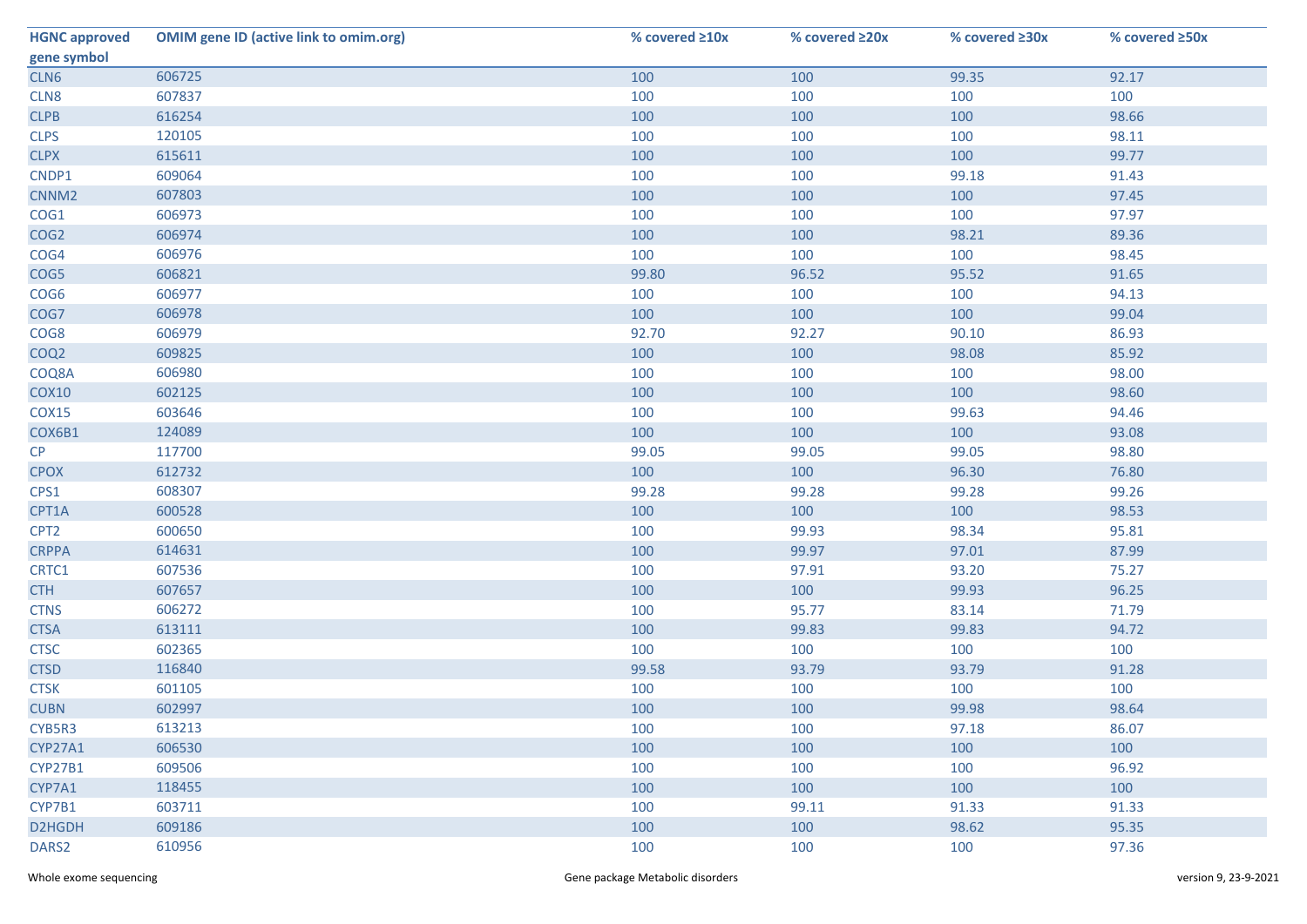| <b>HGNC approved</b> | <b>OMIM gene ID (active link to omim.org)</b> | % covered ≥10x | % covered ≥20x | % covered ≥30x | % covered ≥50x |
|----------------------|-----------------------------------------------|----------------|----------------|----------------|----------------|
| gene symbol          |                                               |                |                |                |                |
| <b>DBH</b>           | 609312                                        | 100            | 99.55          | 98.80          | 95.15          |
| <b>DBT</b>           | 248610                                        | 100            | 99.94          | 98.62          | 93.58          |
| <b>DCXR</b>          | 608347                                        | 100            | 100            | 99.33          | 87.61          |
| <b>DDC</b>           | 107930                                        | 100            | 99.26          | 94.35          | 81.09          |
| DDHD1                | 614603                                        | 99.80          | 98.24          | 96.37          | 94.34          |
| <b>DDOST</b>         | 602202                                        | 100            | 100            | 100            | 99.67          |
| DGAT1                | 604900                                        | 94.65          | 87.80          | 87.80          | 87.80          |
| <b>DGKE</b>          | 601440                                        | 100            | 100            | 98.75          | 90.42          |
| <b>DGUOK</b>         | 601465                                        | 100            | 100            | 100            | 99.59          |
| DHCR24               | 606418                                        | 100            | 100            | 100            | 97.63          |
| DHCR7                | 602858                                        | 100            | 100            | 100            | 96.13          |
| <b>DHDDS</b>         | 608172                                        | 100            | 100            | 100            | 94.35          |
| <b>DHFR</b>          | 126060                                        | 100            | 100            | 99.93          | 87.44          |
| <b>DHODH</b>         | 126064                                        | 100            | 100            | 100            | 96.04          |
| DHTKD1               | 614984                                        | 100            | 100            | 99.39          | 96.09          |
| <b>DLAT</b>          | 608770                                        | 100            | 99.84          | 98.48          | 95.22          |
| <b>DLD</b>           | 238331                                        | 100            | 100            | 100            | 98.42          |
| <b>DLST</b>          | 126063                                        | 100            | 100            | 100            | 92.71          |
| <b>DMGDH</b>         | 605849                                        | 100            | 100            | 99.25          | 95.58          |
| DNAJC12              | 606060                                        | 100            | 100            | 100            | 97.91          |
| DNAJC19              | 608977                                        | 100            | 100            | 100            | 100            |
| DNAJC5               | 611203                                        | 100            | 100            | 99.70          | 82.05          |
| DNM1L                | 603850                                        | 100            | 100            | 99.23          | 91.86          |
| DNMT1                | 126375                                        | 100            | 99.97          | 99.00          | 94.46          |
| <b>DOLK</b>          | 610746                                        | 100            | 100            | 100            | 100            |
| DPAGT1               | 191350                                        | 100            | 100            | 100            | 99.18          |
| DPEP1                | 179780                                        | 100            | 100            | 100            | 96.09          |
| DPM1                 | 603503                                        | 100            | 100            | 100            | 98.96          |
| DPM <sub>2</sub>     | 603564                                        | 100            | 100            | 100            | 94.28          |
| DPM3                 | 605951                                        | 100            | 100            | 100            | 92.75          |
| <b>DPYD</b>          | 612779                                        | 100            | 100            | 100            | 100            |
| <b>DPYS</b>          | 613326                                        | 100            | 100            | 99.77          | 97.44          |
| <b>EBP</b>           | 300205                                        | 100            | 100            | 100            | 91.30          |
| ECHS1                | 602292                                        | 100            | 100            | 92.38          | 89.51          |
| <b>EGF</b>           | 131530                                        | 100            | 100            | 99.78          | 96.37          |
| ELOVL4               | 605512                                        | 100            | 100            | 100            | 95.67          |
| ENO <sub>3</sub>     | 131370                                        | 97.13          | 97.13          | 97.13          | 96.85          |
| <b>EOGT</b>          | 614789                                        | 100            | 100            | 99.73          | 97.55          |
| EPG5                 | 615068                                        | 100            | 99.91          | 99.15          | 95.77          |
| EPHX1                | 132810                                        | 100            | 100            | 100            | 97.33          |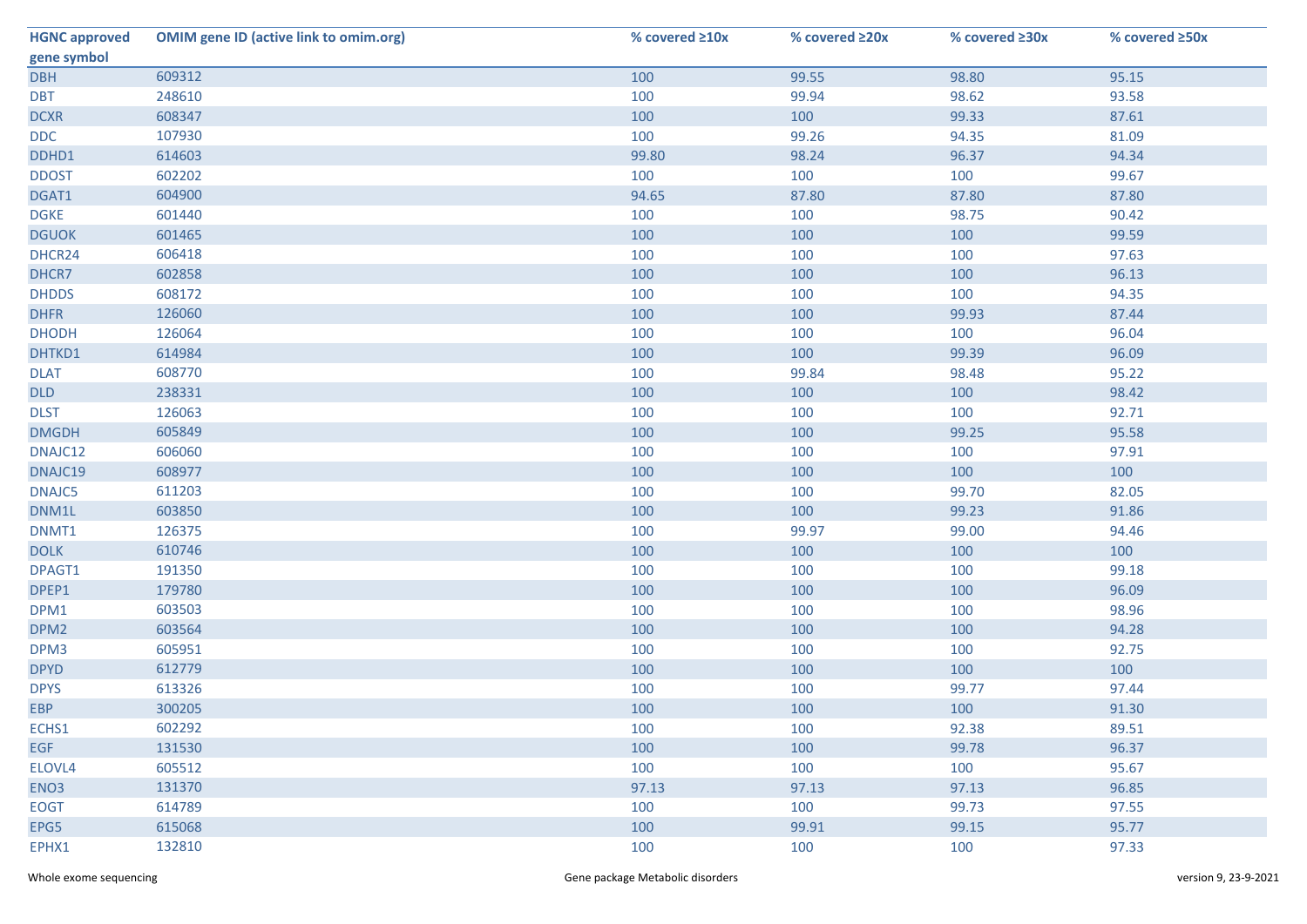| <b>HGNC approved</b> | <b>OMIM gene ID (active link to omim.org)</b> | % covered ≥10x   | % covered ≥20x | % covered ≥30x | % covered ≥50x |
|----------------------|-----------------------------------------------|------------------|----------------|----------------|----------------|
| gene symbol          |                                               |                  |                |                |                |
| EPHX2                | 132811                                        | 100              | 100            | 99.22          | 93.64          |
| EPM2A                | 607566                                        | 84.15            | 80.37          | 78.63          | 74.85          |
| <b>ETFA</b>          | 608053                                        | 100              | 100            | 100            | 99.84          |
| <b>ETFB</b>          | 130410                                        | 100              | 100            | 96.55          | 71.58          |
| <b>ETFDH</b>         | 231675                                        | 100              | 100            | 97.44          | 96.35          |
| ETHE1                | 608451                                        | 100              | 95.23          | 88.80          | 87.64          |
| EXT1                 | 608177                                        | 100              | 100            | 100            | 99.29          |
| EXT <sub>2</sub>     | 608210                                        | 100              | 100            | 100            | 99.76          |
| FA2H                 | 611026                                        | 100              | 95.14          | 87.98          | 73.33          |
| FAH                  | 613871                                        | 100              | 100            | 100            | 100            |
| FASTKD2              | 612322                                        | 100              | 100            | 100            | 100            |
| FBP1                 | 611570                                        | 100              | 100            | 100            | 100            |
| <b>FECH</b>          | 612386                                        | 100              | 100            | 100            | 97.48          |
| FGFR2                | 176943                                        | 100              | 100            | 99.89          | 98.47          |
| FH.                  | 136850                                        | 100              | 97.46          | 94.80          | 91.21          |
| <b>FKRP</b>          | 606596                                        | 100              | 100            | 100            | 98.44          |
| <b>FKTN</b>          | 607440                                        | 100              | 100            | 99.52          | 93.95          |
| FLAD1                | 610595                                        | 100              | 100            | 100            | 100            |
| FMO <sub>3</sub>     | 136132                                        | 100              | 100            | 100            | 100            |
| FOLR1                | 136430                                        | 100              | 100            | 100            | 100            |
| FOXRED1              | 613622                                        | 100              | 100            | 100            | 99.67          |
| <b>FTCD</b>          | 606806                                        | 97.87            | 92.56          | 92.56          | 91.59          |
| FUCA1                | 612280                                        | 100              | 100            | 100            | 99.84          |
| FUT <sub>2</sub>     | 182100                                        | 100              | 100            | 100            | 100            |
| FXYD2                | 601814                                        | 100              | 100            | 100            | 100            |
| G6PC1                | 613742                                        | No coverage data |                |                |                |
| G6PC3                | 611045                                        | 100              | 100            | 100            | 100            |
| G6PD                 | 305900                                        | 100              | 99.87          | 96.31          | 89.68          |
| <b>GAA</b>           | 606800                                        | 100              | 100            | 100            | 94.75          |
| GAD1                 | 605363                                        | 100              | 100            | 100            | 100            |
| <b>GALC</b>          | 606890                                        | 99.96            | 99.96          | 99.96          | 96.49          |
| GALE                 | 606953                                        | 100              | 100            | 99.76          | 97.07          |
| GALK1                | 604313                                        | 100              | 100            | 100            | 98.47          |
| <b>GALNS</b>         | 612222                                        | 100              | 100            | 99.46          | 86.86          |
| GALNT3               | 601756                                        | 100              | 100            | 100            | 98.79          |
| <b>GALT</b>          | 606999                                        | 100              | 100            | 100            | 98.14          |
| <b>GAMT</b>          | 601240                                        | 100              | 94.38          | 82.14          | 77.84          |
| <b>GANAB</b>         | 104160                                        | 100              | 100            | 100            | 99.12          |
| <b>GART</b>          | 138440                                        | 100              | 100            | 100            | 98.33          |
| <b>GATM</b>          | 602360                                        | 100              | 100            | 100            | 100            |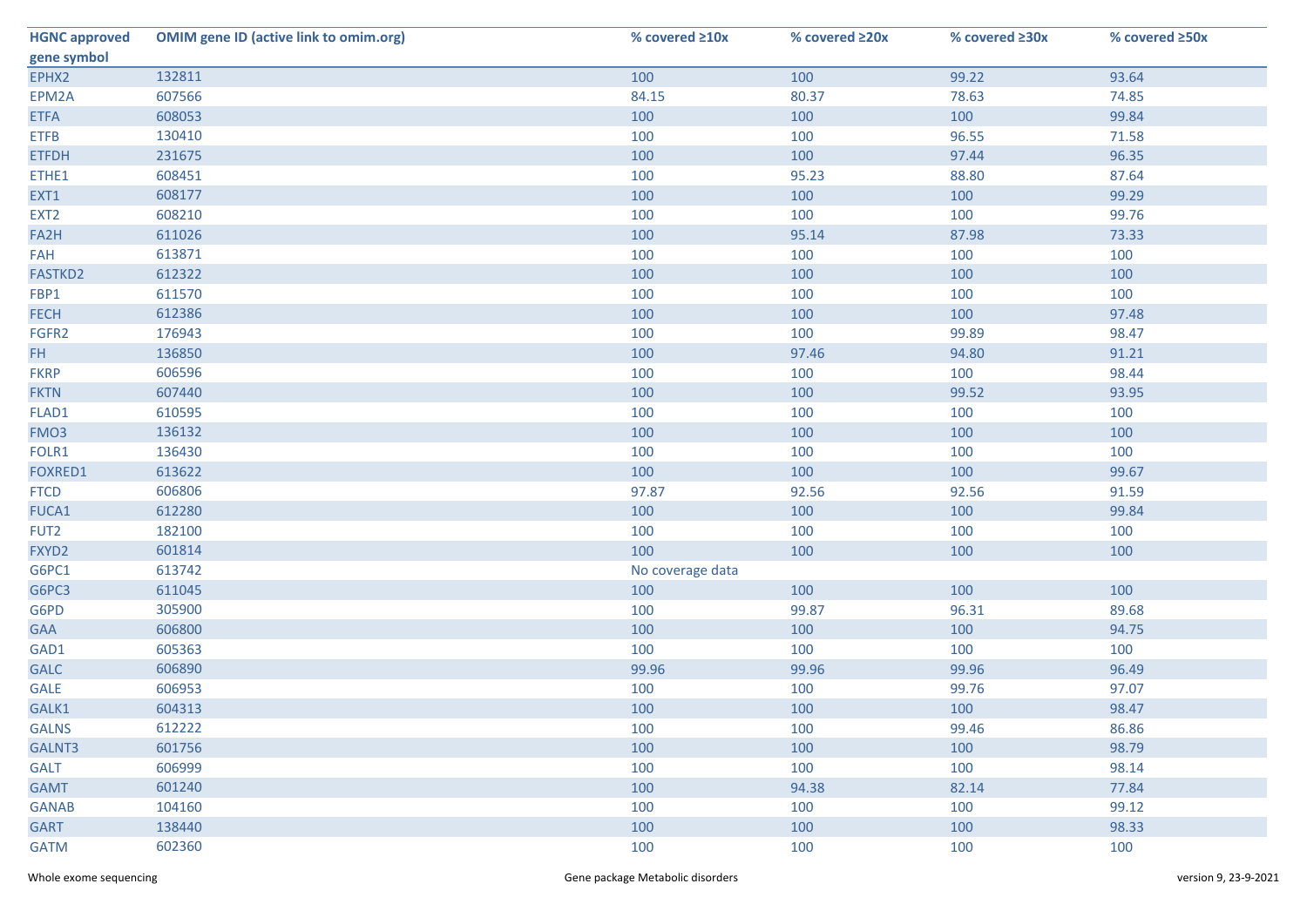| <b>HGNC approved</b> | <b>OMIM gene ID (active link to omim.org)</b> | % covered ≥10x | % covered ≥20x | % covered ≥30x | % covered ≥50x |
|----------------------|-----------------------------------------------|----------------|----------------|----------------|----------------|
| gene symbol          |                                               |                |                |                |                |
| <b>GBA</b>           | 606463                                        | 100            | 100            | 100            | 100            |
| GBA2                 | 609471                                        | 100            | 100            | 99.49          | 98.27          |
| GBE1                 | 607839                                        | 100            | 100            | 100            | 99.18          |
| <b>GCDH</b>          | 608801                                        | 100            | 100            | 100            | 97.91          |
| GCH1                 | 600225                                        | 94.02          | 94.02          | 94.02          | 91.38          |
| <b>GCK</b>           | 138079                                        | 100            | 100            | 98.26          | 85.07          |
| <b>GCLC</b>          | 606857                                        | 100            | 100            | 100            | 98.34          |
| <b>GCSH</b>          | 238330                                        | 100            | 76.82          | 72.86          | 67.85          |
| GFM1                 | 606639                                        | 100            | 100            | 100            | 96.75          |
| GFPT1                | 138292                                        | 100            | 100            | 100            | 98.92          |
| GGT1                 | 612346                                        | 94.38          | 79.92          | 71.88          | 55.98          |
| GK                   | 300474                                        | 99.55          | 94.73          | 87.05          | 72.39          |
| <b>GLA</b>           | 300644                                        | 100            | 100            | 100            | 97.62          |
| GLB1                 | 611458                                        | 100            | 100            | 100            | 98.35          |
| <b>GLDC</b>          | 238300                                        | 100            | 100            | 99.72          | 96.67          |
| GLRA1                | 138491                                        | 100            | 100            | 100            | 98.36          |
| GLRX5                | 609588                                        | 100            | 84.83          | 66.44          | 38.75          |
| GLUD1                | 138130                                        | 100            | 100            | 100            | 97.29          |
| <b>GLUL</b>          | 138290                                        | 100            | 100            | 100            | 99.84          |
| <b>GLYCTK</b>        | 610516                                        | 100            | 100            | 100            | 98.88          |
| GM2A                 | 613109                                        | 100            | 100            | 100            | 100            |
| <b>GMPPA</b>         | 615495                                        | 100            | 100            | 100            | 94.10          |
| <b>GMPPB</b>         | 615320                                        | 100            | 100            | 100            | 99.85          |
| <b>GNE</b>           | 603824                                        | 100            | 100            | 100            | 100            |
| <b>GNMT</b>          | 606628                                        | 100            | 100            | 99.84          | 98.31          |
| <b>GNPAT</b>         | 602744                                        | 100            | 100            | 99.79          | 95.83          |
| <b>GNPTAB</b>        | 607840                                        | 100            | 100            | 99.81          | 98.21          |
| <b>GNPTG</b>         | 607838                                        | 100            | 97.00          | 93.66          | 93.66          |
| <b>GNS</b>           | 607664                                        | 100            | 98.09          | 96.36          | 93.21          |
| GPD1                 | 138420                                        | 100            | 100            | 100            | 96.89          |
| <b>GPHN</b>          | 603930                                        | 97.10          | 97.10          | 96.67          | 93.02          |
| <b>GPI</b>           | 172400                                        | 100            | 100            | 100            | 94.59          |
| GPX1                 | 138320                                        | 100            | 100            | 99.54          | 99.54          |
| <b>GRHPR</b>         | 604296                                        | 100            | 100            | 99.70          | 87.29          |
| <b>GSS</b>           | 601002                                        | 100            | 100            | 97.62          | 92.03          |
| GSTZ1                | 603758                                        | 100            | 100            | 100            | 100            |
| <b>GUSB</b>          | 611499                                        | 100            | 100            | 100            | 98.65          |
| GYG1                 | 603942                                        | 100            | 100            | 100            | 97.81          |
| GYS1                 | 138570                                        | 100            | 100            | 99.92          | 96.72          |
| GYS2                 | 138571                                        | 100            | 100            | 98.76          | 97.28          |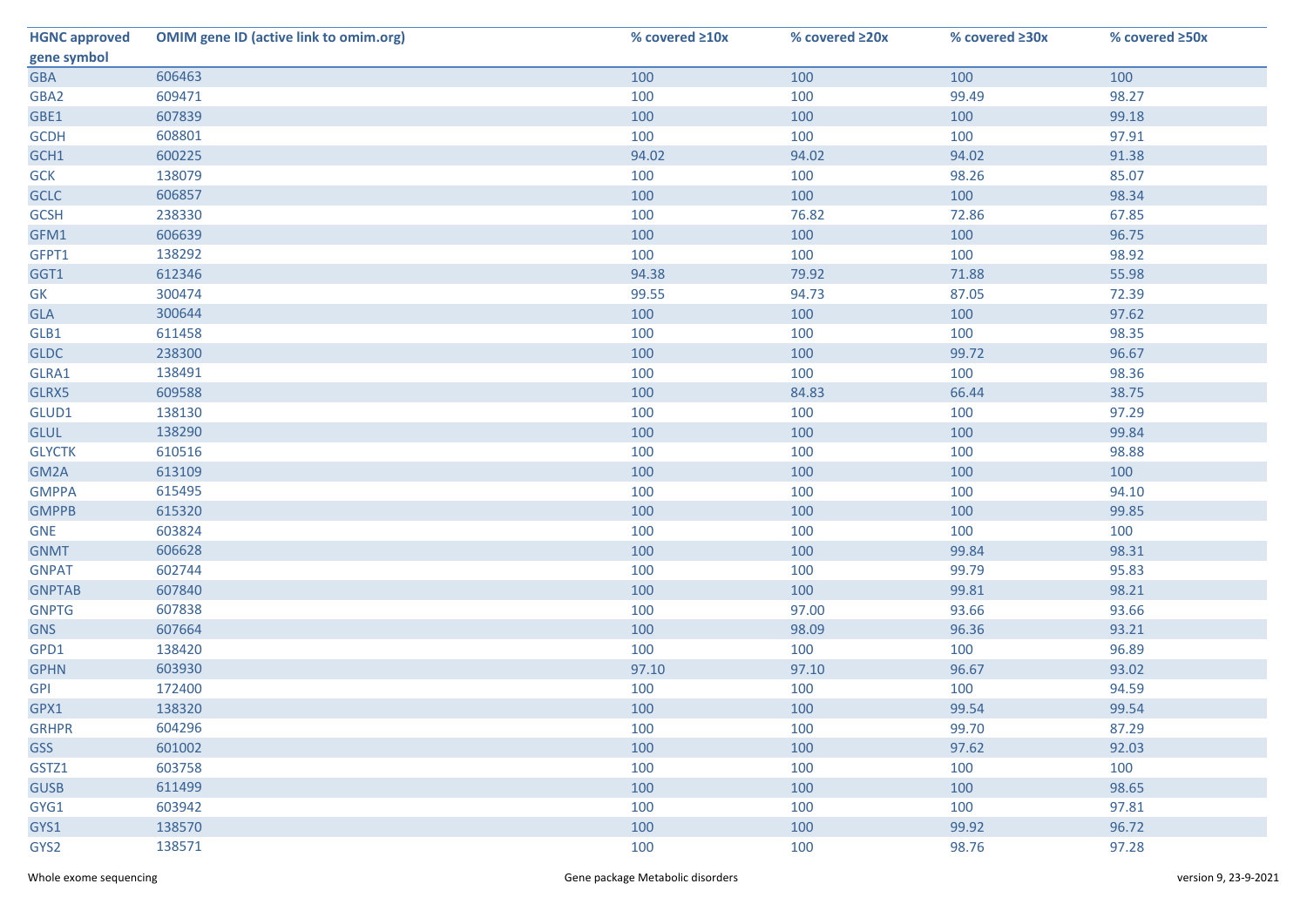| <b>HGNC approved</b> | <b>OMIM gene ID (active link to omim.org)</b> | % covered ≥10x | % covered ≥20x | % covered ≥30x | % covered ≥50x |
|----------------------|-----------------------------------------------|----------------|----------------|----------------|----------------|
| gene symbol          |                                               |                |                |                |                |
| <b>HADH</b>          | 601609                                        | 100            | 100            | 100            | 99.87          |
| <b>HADHA</b>         | 600890                                        | 100            | 100            | 100            | 96.76          |
| <b>HADHB</b>         | 143450                                        | 99.30          | 97.21          | 96.23          | 94.57          |
| <b>HAL</b>           | 609457                                        | 100            | 100            | 100            | 98.73          |
| <b>HAMP</b>          | 606464                                        | 100            | 100            | 94.71          | 56.57          |
| HCFC1                | 300019                                        | 100            | 100            | 99.56          | 94.75          |
| <b>HEXA</b>          | 606869                                        | 100            | 100            | 100            | 99.26          |
| <b>HEXB</b>          | 606873                                        | 100            | 97.69          | 94.61          | 88.91          |
| HFE                  | 613609                                        | 100            | 100            | 99.94          | 94.03          |
| <b>HGD</b>           | 607474                                        | 100            | 100            | 100            | 100            |
| <b>HGSNAT</b>        | 610453                                        | 94.18          | 93.95          | 91.93          | 84.15          |
| <b>HIBCH</b>         | 610690                                        | 100            | 100            | 98.47          | 93.71          |
| HK1                  | 142600                                        | 100            | 100            | 99.45          | 95.93          |
| <b>HLCS</b>          | 609018                                        | 86.97          | 86.97          | 86.97          | 86.62          |
| <b>HMBS</b>          | 609806                                        | 100            | 100            | 100            | 99.12          |
| <b>HMGCL</b>         | 613898                                        | 100            | 100            | 100            | 100            |
| HMGCS2               | 600234                                        | 100            | 99.82          | 98.56          | 94.42          |
| HMOX1                | 141250                                        | 100            | 100            | 99.69          | 92.06          |
| HOGA1                | 613597                                        | 100            | 100            | 100            | 94.93          |
| <b>HPD</b>           | 609695                                        | 100            | 100            | 100            | 98.87          |
| HPRT1                | 308000                                        | 97.24          | 94.54          | 88.61          | 78.00          |
| HPS1                 | 604982                                        | 100            | 100            | 100            | 92.54          |
| HS6ST1               | 604846                                        | 100            | 100            | 100            | 97.64          |
| <b>HSD11B1</b>       | 600713                                        | 100            | 100            | 100            | 95.53          |
| <b>HSD11B2</b>       | 614232                                        | 88.94          | 78.33          | 77.76          | 75.55          |
| <b>HSD17B10</b>      | 300256                                        | 100            | 100            | 100            | 94.24          |
| <b>HSD17B4</b>       | 601860                                        | 99.17          | 96.87          | 96.05          | 90.21          |
| HSD3B2               | 613890                                        | 100            | 100            | 100            | 100            |
| HSD3B7               | 607764                                        | 100            | 100            | 100            | 100            |
| HYAL1                | 607071                                        | 100            | 100            | 97.92          | 86.57          |
| IBA57                | 615316                                        | 100            | 100            | 100            | 100            |
| IDH <sub>2</sub>     | 147650                                        | 100            | 97.56          | 91.43          | 91.43          |
| <b>IDH3B</b>         | 604526                                        | 100            | 100            | 100            | 100            |
| <b>IDS</b>           | 300823                                        | 100            | 99.97          | 95.71          | 84.45          |
| <b>IDUA</b>          | 252800                                        | 99.58          | 89.68          | 81.91          | 70.12          |
| IMPDH1               | 146690                                        | 100            | 98.20          | 92.23          | 89.64          |
| INPPL1               | 600829                                        | 98.29          | 95.34          | 95.15          | 90.85          |
| <b>ISCU</b>          | 611911                                        | 100            | 100            | 100            | 89.93          |
| <b>ITPA</b>          | 147520                                        | 100            | 100            | 100            | 99.33          |
| <b>IVD</b>           | 607036                                        | 100            | 100            | 100            | 98.26          |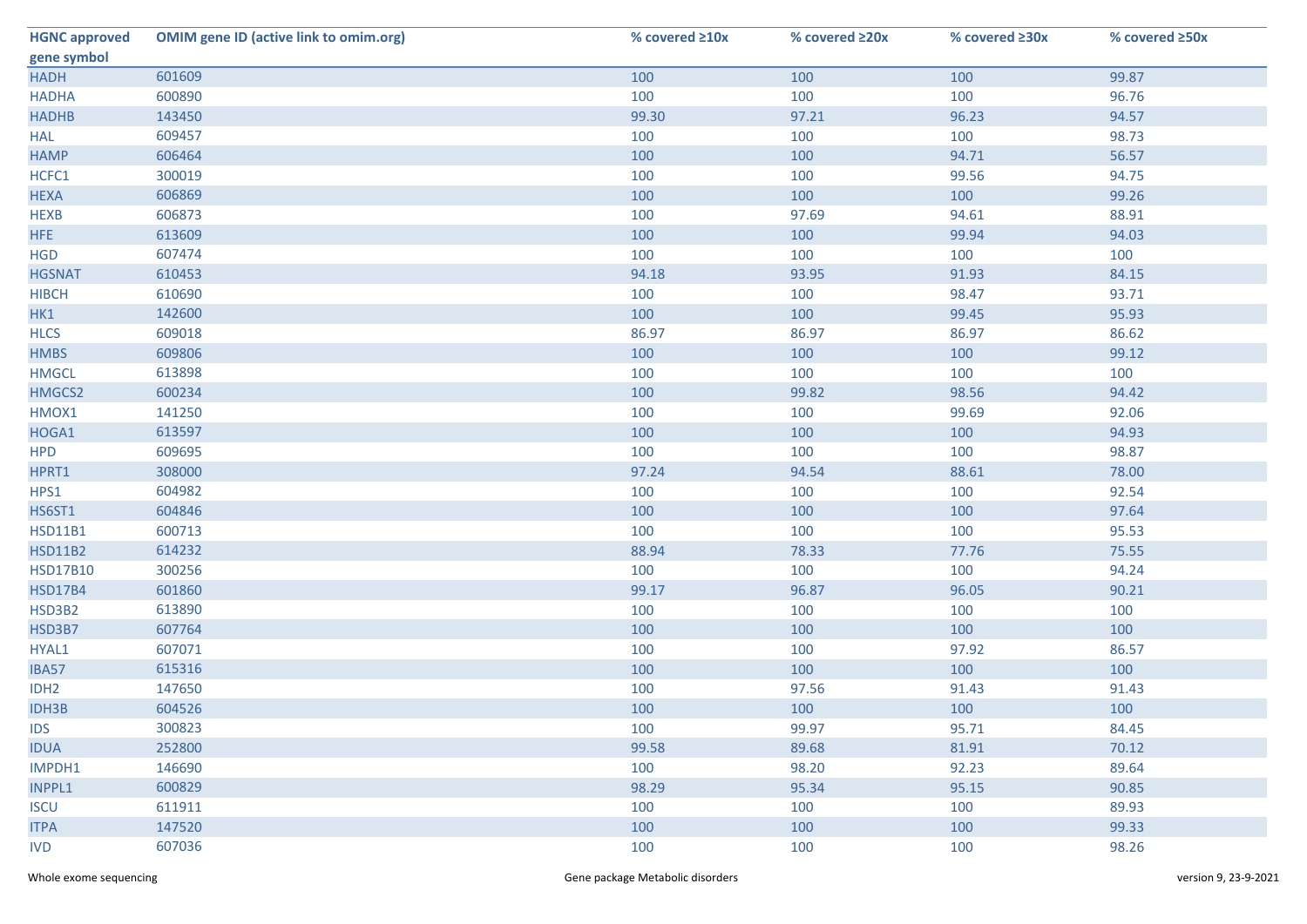| <b>HGNC approved</b> | <b>OMIM gene ID (active link to omim.org)</b> | % covered ≥10x | % covered ≥20x | % covered ≥30x | % covered ≥50x |
|----------------------|-----------------------------------------------|----------------|----------------|----------------|----------------|
| gene symbol          |                                               |                |                |                |                |
| <b>KHK</b>           | 614058                                        | 100            | 100            | 100            | 97.20          |
| <b>KYNU</b>          | 605197                                        | 100            | 100            | 100            | 99.70          |
| L2HGDH               | 609584                                        | 100            | 100            | 98.93          | 90.06          |
| LAMP <sub>2</sub>    | 309060                                        | 100            | 100            | 99.04          | 84.25          |
| LARGE1               | 603590                                        | 100            | 100            | 99.45          | 96.92          |
| LBR                  | 600024                                        | 100            | 100            | 99.57          | 94.18          |
| <b>LCAT</b>          | 606967                                        | 100            | 100            | 99.31          | 87.92          |
| <b>LCT</b>           | 603202                                        | 100            | 100            | 100            | 99.20          |
| LDHA                 | 150000                                        | 100            | 100            | 100            | 100            |
| <b>LDLR</b>          | 606945                                        | 100            | 100            | 100            | 98.98          |
| <b>LFNG</b>          | 602576                                        | 100            | 100            | 100            | 93.46          |
| <b>LIPA</b>          | 613497                                        | 100            | 100            | 100            | 100            |
| <b>LIPC</b>          | 151670                                        | 100            | 100            | 100            | 97.53          |
| <b>LIPI</b>          | 609252                                        | 100            | 100            | 96.36          | 83.86          |
| LMBRD1               | 612625                                        | 100            | 93.56          | 92.65          | 84.41          |
| LPIN1                | 605518                                        | 100            | 99.85          | 98.86          | 95.62          |
| LPIN2                | 605519                                        | 100            | 100            | 100            | 98.86          |
| LPL                  | 609708                                        | 100            | 100            | 100            | 99.00          |
| LRP2                 | 600073                                        | 100            | 99.89          | 99.21          | 97.47          |
| <b>LRPPRC</b>        | 607544                                        | 100            | 99.82          | 98.76          | 95.24          |
| LTC4S                | 246530                                        | 99.45          | 84.55          | 69.64          | 47.73          |
| <b>LYST</b>          | 606897                                        | 100            | 99.93          | 99.20          | 94.88          |
| MAN1B1               | 604346                                        | 100            | 100            | 100            | 98.54          |
| MAN2B1               | 609458                                        | 100            | 99.90          | 97.81          | 88.61          |
| <b>MANBA</b>         | 609489                                        | 100            | 100            | 99.97          | 99.16          |
| <b>MAOA</b>          | 309850                                        | 100            | 100            | 100            | 93.35          |
| MAT1A                | 610550                                        | 100            | 100            | 100            | 100            |
| MAT2A                | 601468                                        | 100            | 100            | 100            | 100            |
| MCCC1                | 609010                                        | 100            | 100            | 100            | 94.60          |
| MCCC <sub>2</sub>    | 609014                                        | 100            | 100            | 97.68          | 91.01          |
| <b>MCEE</b>          | 608419                                        | 100            | 100            | 100            | 100            |
| MCOLN1               | 605248                                        | 100            | 100            | 98.79          | 91.56          |
| MFSD8                | 611124                                        | 100            | 100            | 100            | 98.06          |
| MGAT2                | 602616                                        | 100            | 100            | 100            | 100            |
| <b>MLYCD</b>         | 606761                                        | 99.49          | 93.89          | 86.45          | 72.96          |
| <b>MMAA</b>          | 607481                                        | 100            | 100            | 100            | 96.51          |
| <b>MMAB</b>          | 607568                                        | 100            | 100            | 100            | 97.90          |
| <b>MMACHC</b>        | 609831                                        | 100            | 100            | 100            | 97.52          |
| <b>MMADHC</b>        | 611935                                        | 100            | 100            | 99.17          | 85.36          |
| <b>MMUT</b>          | 609058                                        | 100            | 100            | 100            | 98.63          |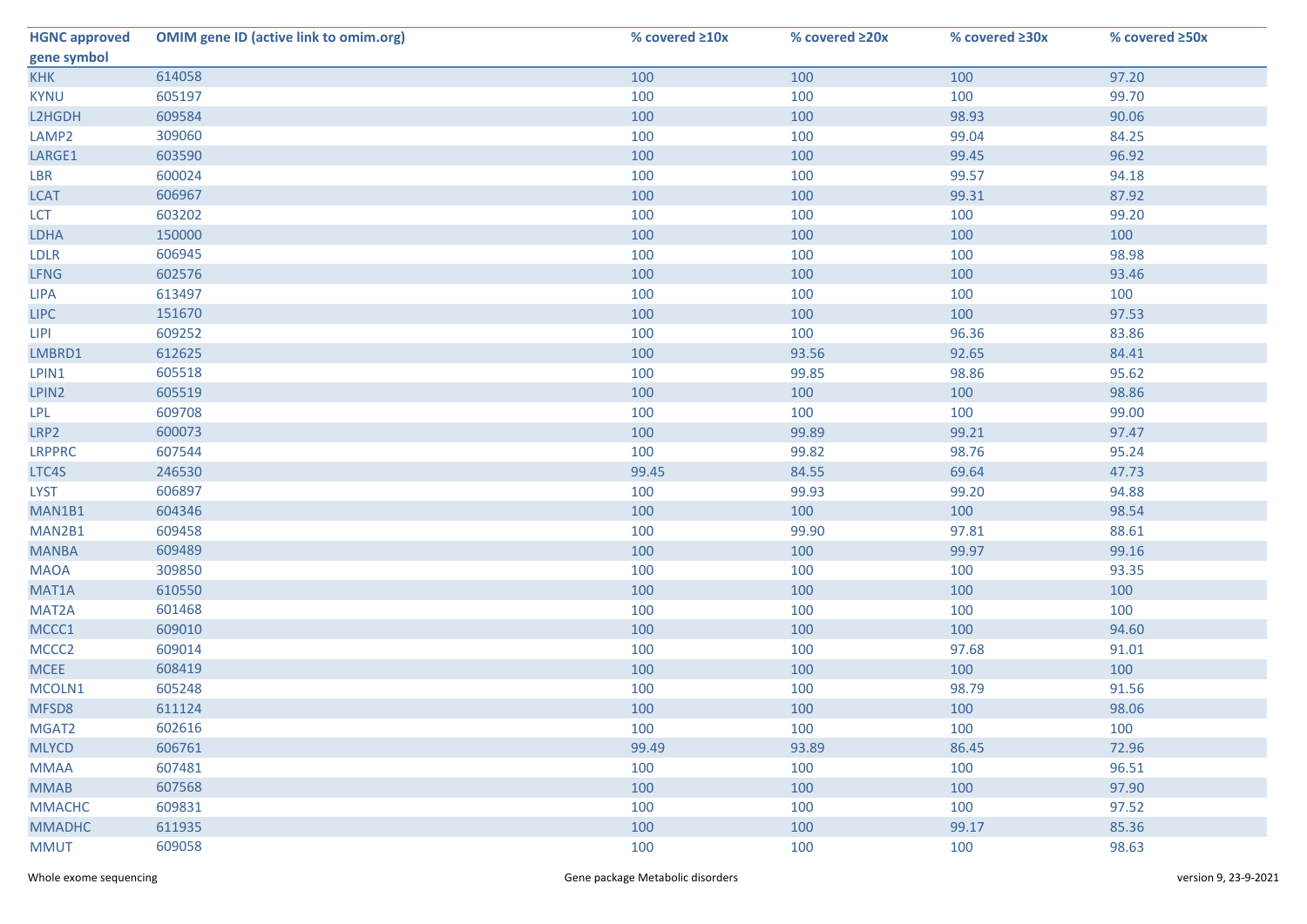| <b>HGNC approved</b> | <b>OMIM gene ID (active link to omim.org)</b> | % covered ≥10x | % covered ≥20x | % covered ≥30x | % covered ≥50x |
|----------------------|-----------------------------------------------|----------------|----------------|----------------|----------------|
| gene symbol          |                                               |                |                |                |                |
| <b>MOCOS</b>         | 613274                                        | 100            | 100            | 98.63          | 94.13          |
| MOCS1                | 603707                                        | 100            | 100            | 96.80          | 93.26          |
| MOCS2                | 603708                                        | 100            | 100            | 100            | 100            |
| MOCS3                | 609277                                        | 100            | 100            | 100            | 100            |
| <b>MOGS</b>          | 601336                                        | 100            | 100            | 100            | 98.42          |
| MPDU1                | 604041                                        | 100            | 100            | 100            | 90.24          |
| <b>MPI</b>           | 154550                                        | 100            | 100            | 100            | 100            |
| <b>MPV17</b>         | 137960                                        | 100            | 100            | 100            | 97.46          |
| MRPS16               | 609204                                        | 100            | 100            | 100            | 94.48          |
| MRPS22               | 605810                                        | 100            | 100            | 100            | 92.14          |
| MSMO1                | 607545                                        | 100            | 100            | 100            | 100            |
| MTHFD1               | 172460                                        | 100            | 100            | 100            | 98.82          |
| <b>MTHFR</b>         | 607093                                        | 100            | 100            | 100            | 97.21          |
| <b>MTHFS</b>         | 604197                                        | 100            | 100            | 100            | 98.06          |
| MTM1                 | 300415                                        | 100            | 100            | 99.55          | 93.18          |
| <b>MTR</b>           | 156570                                        | 100            | 100            | 99.46          | 97.37          |
| <b>MTRR</b>          | 602568                                        | 100            | 100            | 100            | 99.62          |
| <b>MTTP</b>          | 157147                                        | 100            | 100            | 100            | 100            |
| <b>MVK</b>           | 251170                                        | 100            | 100            | 100            | 97.30          |
| <b>NAGA</b>          | 104170                                        | 100            | 100            | 100            | 91.86          |
| <b>NAGLU</b>         | 609701                                        | 100            | 94.55          | 91.12          | 82.97          |
| <b>NAGS</b>          | 608300                                        | 100            | 100            | 99.66          | 89.72          |
| <b>NANS</b>          | 605202                                        | 100            | 100            | 100            | 97.28          |
| NAT8L                | 610647                                        | 85.61          | 74.84          | 72.36          | 58.64          |
| NDUFA1               | 300078                                        | 100            | 100            | 100            | 100            |
| NDUFA11              | 612638                                        | 100            | 100            | 100            | 86.78          |
| NDUFA2               | 602137                                        | 100            | 100            | 100            | 100            |
| NDUFAF1              | 606934                                        | 100            | 100            | 100            | 100            |
| NDUFAF2              | 609653                                        | 100            | 99.49          | 97.10          | 80.41          |
| NDUFAF3              | 612911                                        | 100            | 100            | 98.93          | 90.03          |
| NDUFAF4              | 611776                                        | 100            | 100            | 100            | 84.10          |
| NDUFAF5              | 612360                                        | 100            | 95.12          | 95.12          | 91.79          |
| NDUFS1               | 157655                                        | 100            | 100            | 100            | 99.52          |
| NDUFS2               | 602985                                        | 100            | 100            | 100            | 93.11          |
| NDUFS3               | 603846                                        | 100            | 100            | 100            | 100            |
| NDUFS4               | 602694                                        | 100            | 100            | 100            | 100            |
| NDUFS6               | 603848                                        | 100            | 100            | 99.89          | 85.62          |
| NDUFS7               | 601825                                        | 100            | 96.18          | 92.87          | 79.60          |
| <b>NDUFS8</b>        | 602141                                        | 100            | 100            | 98             | 90.13          |
| NDUFV1               | 161015                                        | 100            | 100            | 99.91          | 96.29          |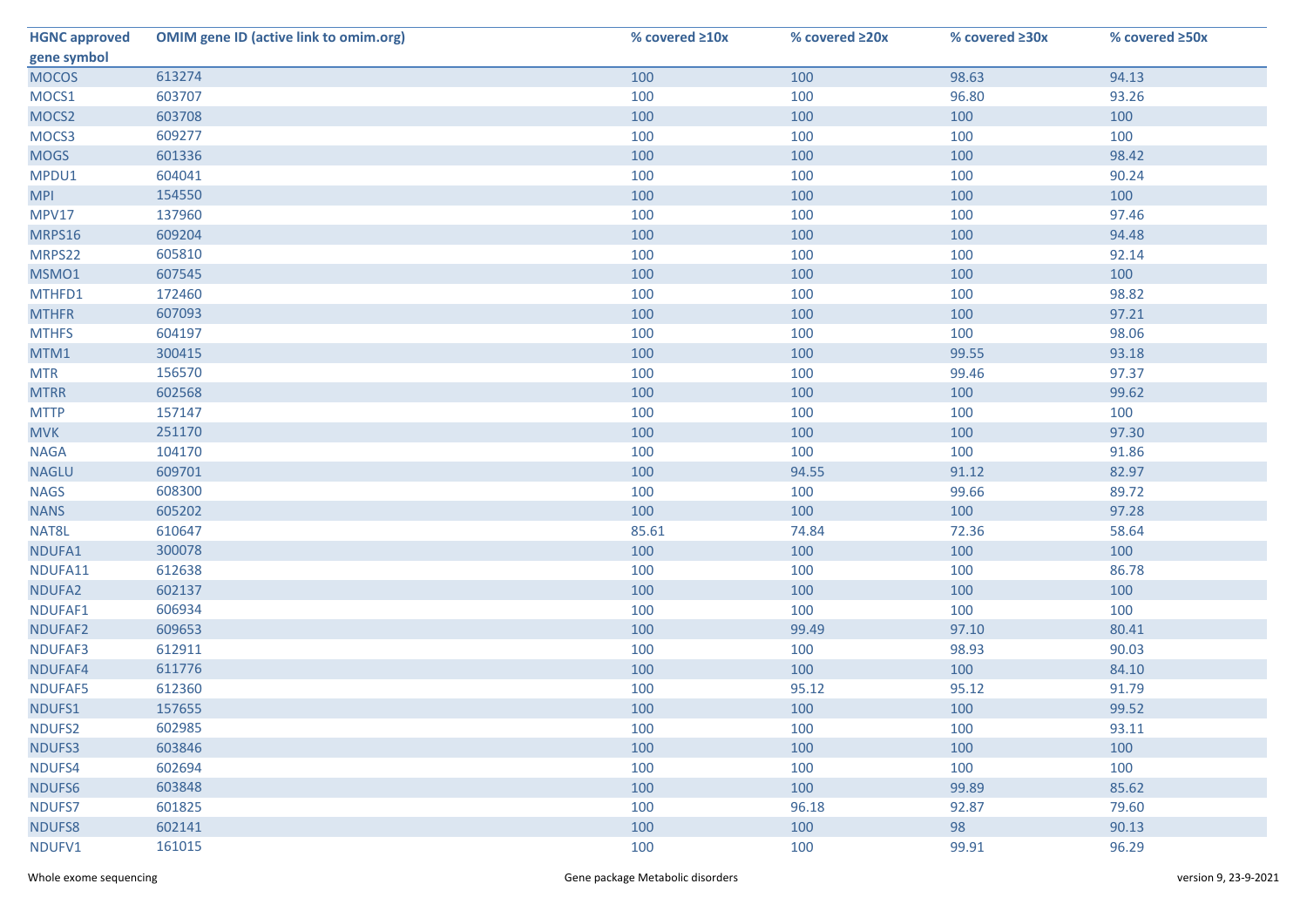| <b>HGNC approved</b> | <b>OMIM gene ID (active link to omim.org)</b> | % covered ≥10x | % covered ≥20x | % covered ≥30x | % covered ≥50x |
|----------------------|-----------------------------------------------|----------------|----------------|----------------|----------------|
| gene symbol          |                                               |                |                |                |                |
| NDUFV2               | 600532                                        | 100            | 100            | 97.41          | 90.85          |
| NEU1                 | 608272                                        | 100            | 100            | 100            | 99.71          |
| NFU1                 | 608100                                        | 100            | 100            | 93.28          | 72.61          |
| NHLRC1               | 608072                                        | 100            | 100            | 100            | 99.50          |
| NPC1                 | 607623                                        | 100            | 99.98          | 99.07          | 97.09          |
| NPC <sub>2</sub>     | 601015                                        | 100            | 100            | 100            | 100            |
| NPRL2                | 607072                                        | 100            | 100            | 100            | 100            |
| NR5A2                | 604453                                        | 100            | 100            | 100            | 97.22          |
| <b>NSDHL</b>         | 300275                                        | 100            | 100            | 100            | 96.78          |
| NT5C                 | 191720                                        | 99.86          | 99.86          | 92.75          | 60.24          |
| NT5C3A               | 606224                                        | 100            | 100            | 98.95          | 87.24          |
| NT5E                 | 129190                                        | 100            | 100            | 100            | 99.32          |
| <b>NUBPL</b>         | 613621                                        | 100            | 100            | 100            | 100            |
| NUS1                 | 610463                                        | 100            | 100            | 99.49          | 86.72          |
| <b>OAT</b>           | 613349                                        | 100            | 95.40          | 92.47          | 87.93          |
| <b>OCRL</b>          | 300535                                        | 98.15          | 98.15          | 98.15          | 97.93          |
| <b>OGDH</b>          | 613022                                        | 100            | 100            | 100            | 100            |
| OPA1                 | 605290                                        | 100            | 99.75          | 97.50          | 90.10          |
| OPA3                 | 606580                                        | 100            | 100            | 100            | 100            |
| <b>OPLAH</b>         | 614243                                        | 99.91          | 99.84          | 99.05          | 95.42          |
| <b>OTC</b>           | 300461                                        | 100            | 100            | 99.52          | 93.62          |
| OXCT1                | 601424                                        | 97.89          | 97.89          | 97.89          | 96.24          |
| PAH                  | 612349                                        | 100            | 100            | 100            | 100            |
| PANK <sub>2</sub>    | 606157                                        | 100            | 100            | 100            | 99.06          |
| PC                   | 608786                                        | 100            | 100            | 99.95          | 96.50          |
| PCBD1                | 126090                                        | 100            | 97.45          | 94.13          | 94.13          |
| <b>PCCA</b>          | 232000                                        | 100            | 99.02          | 95.93          | 90.63          |
| PCCB                 | 232050                                        | 100            | 100            | 100            | 98.60          |
| PCK1                 | 614168                                        | 100            | 100            | 100            | 97.90          |
| PCK <sub>2</sub>     | 614095                                        | 100            | 100            | 97.64          | 90.24          |
| PDHA1                | 300502                                        | 100            | 100            | 97.74          | 86.32          |
| <b>PDHB</b>          | 179060                                        | 100            | 100            | 100            | 98.86          |
| <b>PDHX</b>          | 608769                                        | 100            | 100            | 99.68          | 84.87          |
| PDK1                 | 602524                                        | 100            | 100            | 100            | 94.00          |
| PDK <sub>2</sub>     | 602525                                        | 100            | 100            | 98.97          | 90.03          |
| PDK3                 | 300906                                        | 100            | 100            | 100            | 99.66          |
| PDK4                 | 602527                                        | 100            | 100            | 100            | 98.69          |
| PDP1                 | 605993                                        | 100            | 100            | 100            | 100            |
| PDP <sub>2</sub>     | 615499                                        | 100            | 100            | 100            | 100            |
| PDSS1                | 607429                                        | 100            | 100            | 100            | 100            |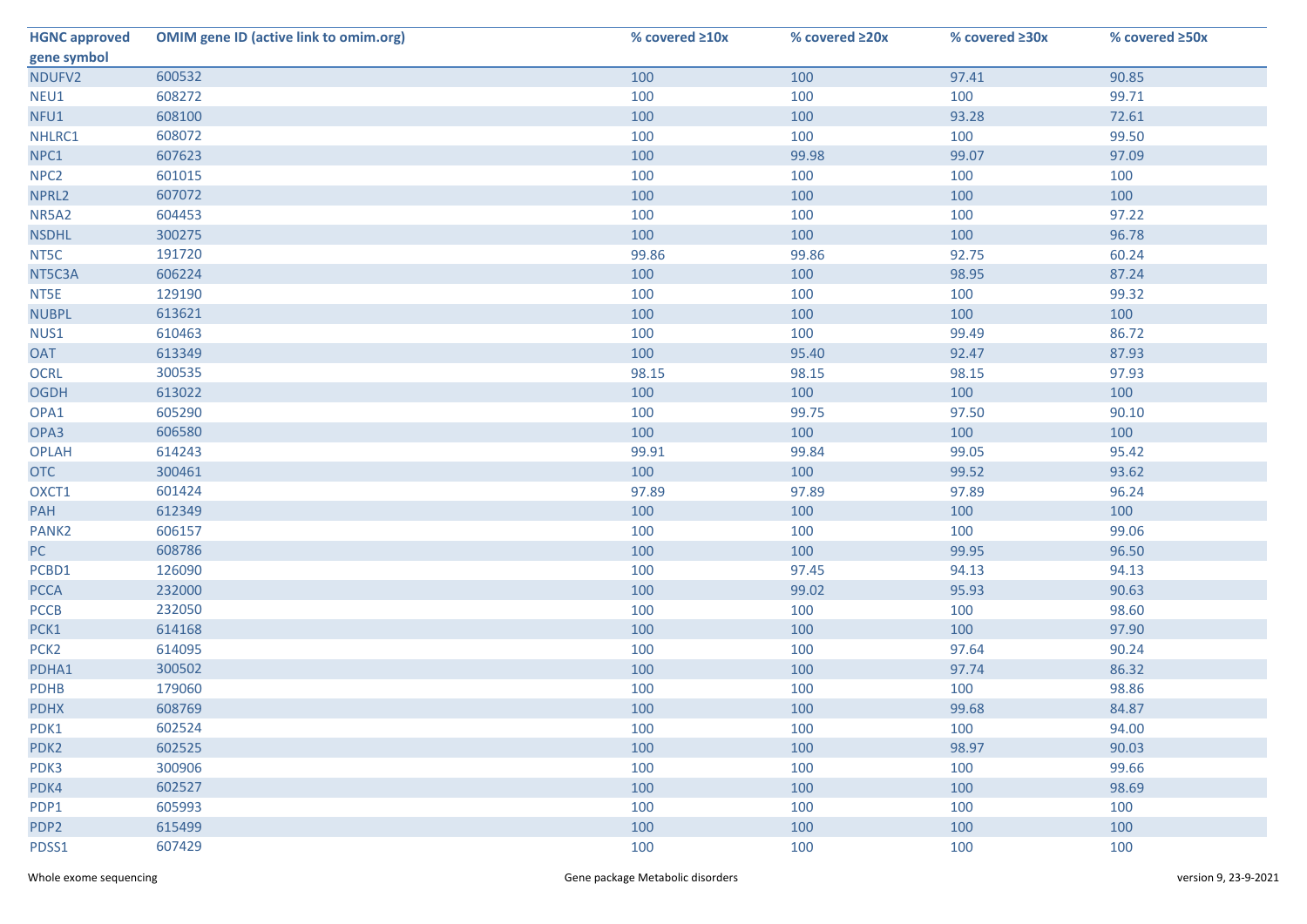| <b>HGNC approved</b> | <b>OMIM gene ID (active link to omim.org)</b> | % covered ≥10x | % covered ≥20x | % covered ≥30x | % covered ≥50x |
|----------------------|-----------------------------------------------|----------------|----------------|----------------|----------------|
| gene symbol          |                                               |                |                |                |                |
| PDSS2                | 610564                                        | 100            | 100            | 97.94          | 93.22          |
| <b>PDXK</b>          | 179020                                        | 100            | 100            | 100            | 99.65          |
| <b>PEPD</b>          | 613230                                        | 100            | 100            | 99.80          | 91.29          |
| PEX1                 | 602136                                        | 100            | 99.27          | 96.71          | 92.61          |
| <b>PEX10</b>         | 602859                                        | 100            | 100            | 100            | 95.75          |
| PEX11B               | 603867                                        | 100            | 100            | 100            | 90.14          |
| <b>PEX12</b>         | 601758                                        | 100            | 100            | 100            | 100            |
| <b>PEX13</b>         | 601789                                        | 100            | 100            | 100            | 96.74          |
| <b>PEX14</b>         | 601791                                        | 100            | 100            | 99.39          | 88.75          |
| <b>PEX16</b>         | 603360                                        | 100            | 100            | 96.58          | 70.67          |
| <b>PEX19</b>         | 600279                                        | 100            | 100            | 98.19          | 86.96          |
| PEX <sub>2</sub>     | 170993                                        | 100            | 100            | 100            | 100            |
| <b>PEX26</b>         | 608666                                        | 100            | 100            | 100            | 97.05          |
| PEX3                 | 603164                                        | 100            | 100            | 100            | 98.79          |
| PEX5                 | 600414                                        | 100            | 100            | 100            | 95.40          |
| PEX <sub>6</sub>     | 601498                                        | 100            | 99.44          | 96.19          | 88.40          |
| PEX7                 | 601757                                        | 100            | 100            | 98.16          | 87.17          |
| PFKM                 | 610681                                        | 100            | 100            | 100            | 99.32          |
| PGAM2                | 612931                                        | 100            | 100            | 100            | 95.05          |
| PGAP1                | 611655                                        | 100            | 98.06          | 92.79          | 82.03          |
| PGAP2                | 615187                                        | 100            | 100            | 100            | 98.69          |
| PGAP3                | 611801                                        | 100            | 100            | 100            | 100            |
| PGK1                 | 311800                                        | 100            | 100            | 100            | 95.68          |
| PGM1                 | 171900                                        | 100            | 100            | 100            | 98.14          |
| PGM3                 | 172100                                        | 100            | 100            | 100            | 99.37          |
| PHGDH                | 606879                                        | 100            | 100            | 100            | 96.57          |
| PHKA1                | 311870                                        | 100            | 100            | 99.55          | 92.98          |
| PHKA2                | 300798                                        | 100            | 99.23          | 96.71          | 88.68          |
| <b>PHKB</b>          | 172490                                        | 100            | 98.00          | 98.00          | 97.77          |
| PHKG1                | 172470                                        | 100            | 100            | 99.18          | 95.74          |
| PHKG2                | 172471                                        | 100            | 100            | 100            | 100            |
| <b>PHYH</b>          | 602026                                        | 100            | 89.33          | 89.33          | 80.90          |
| <b>PIGA</b>          | 311770                                        | 100            | 100            | 96.12          | 95.35          |
| <b>PIGC</b>          | 601730                                        | 100            | 100            | 100            | 100            |
| <b>PIGG</b>          | 616918                                        | 100            | 100            | 99.78          | 96.62          |
| PIGL                 | 605947                                        | 100            | 100            | 100            | 100            |
| <b>PIGM</b>          | 610273                                        | 100            | 100            | 100            | 100            |
| <b>PIGN</b>          | 606097                                        | 100            | 99.81          | 95.39          | 79.08          |
| <b>PIGO</b>          | 614730                                        | 100            | 99.96          | 98.18          | 93.15          |
| <b>PIGQ</b>          | 605754                                        | 100            | 100            | 99.39          | 94.04          |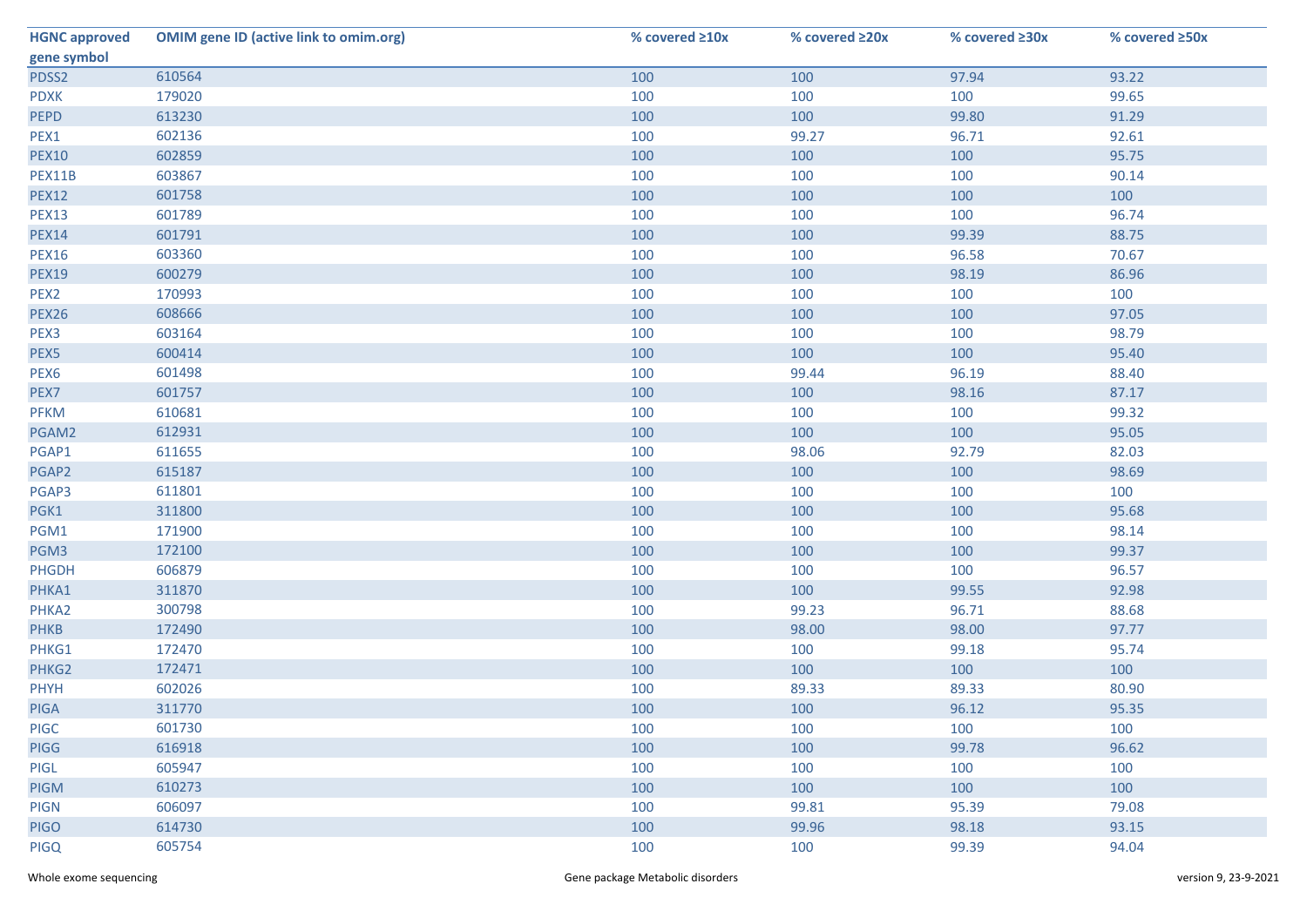| <b>HGNC approved</b> | <b>OMIM gene ID (active link to omim.org)</b> | % covered ≥10x | % covered ≥20x | % covered ≥30x | % covered ≥50x |
|----------------------|-----------------------------------------------|----------------|----------------|----------------|----------------|
| gene symbol          |                                               |                |                |                |                |
| <b>PIGT</b>          | 610272                                        | 100            | 100            | 99.14          | 91.41          |
| <b>PIGV</b>          | 610274                                        | 100            | 100            | 100            | 100            |
| <b>PIGW</b>          | 610275                                        | 100            | 100            | 100            | 100            |
| <b>PIGY</b>          | 610662                                        | 100            | 100            | 100            | 100            |
| PIK3R1               | 171833                                        | 100            | 100            | 100            | 98.58          |
| PIK3R5               | 611317                                        | 100            | 100            | 99.52          | 92.30          |
| <b>PKLR</b>          | 609712                                        | 100            | 100            | 100            | 98.61          |
| PLA2G6               | 603604                                        | 100            | 100            | 99.74          | 96.69          |
| PLCB1                | 607120                                        | 100            | 100            | 99.53          | 94.06          |
| PLIN1                | 170290                                        | 100            | 98.46          | 90.50          | 65.70          |
| PLOD1                | 153454                                        | 100            | 99.54          | 96.86          | 87.82          |
| PLOD <sub>2</sub>    | 601865                                        | 96.30          | 91.47          | 91.02          | 86.20          |
| PLOD3                | 603066                                        | 100            | 96.13          | 94.04          | 80.47          |
| <b>PLPBP</b>         | 604436                                        | 100            | 100            | 89.39          | 87.92          |
| PMM <sub>2</sub>     | 601785                                        | 100            | 100            | 100            | 98.16          |
| <b>PMPCA</b>         | 613036                                        | 100            | 100            | 99.05          | 93.22          |
| <b>PNLIP</b>         | 246600                                        | 100            | 100            | 100            | 98.17          |
| <b>PNP</b>           | 164050                                        | 100            | 100            | 100            | 100            |
| PNPLA2               | 609059                                        | 100            | 100            | 96.60          | 81.68          |
| PNPLA6               | 603197                                        | 100            | 99.15          | 96.43          | 90.99          |
| <b>PNPO</b>          | 603287                                        | 100            | 100            | 100            | 99.51          |
| POFUT1               | 607491                                        | 100            | 100            | 99.27          | 85.19          |
| POGLUT1              | 615618                                        | 100            | 100            | 100            | 100            |
| POLG                 | 174763                                        | 100            | 100            | 99.06          | 93.20          |
| POLG <sub>2</sub>    | 604983                                        | 100            | 98.98          | 97.21          | 88.67          |
| POLR3A               | 614258                                        | 100            | 100            | 100            | 99.38          |
| POLR3B               | 614366                                        | 100            | 100            | 100            | 97.68          |
| POMGNT1              | 606822                                        | 100            | 100            | 100            | 99.44          |
| POMGNT2              | 614828                                        | 100            | 100            | 100            | 100            |
| <b>POMK</b>          | 615247                                        | 100            | 100            | 100            | 100            |
| POMT1                | 607423                                        | 100            | 100            | 99.50          | 95.82          |
| POMT <sub>2</sub>    | 607439                                        | 100            | 100            | 99.96          | 97.88          |
| <b>POR</b>           | 124015                                        | 96.93          | 96.93          | 96.93          | 96.73          |
| PPM1K                | 611065                                        | 100            | 100            | 100            | 98.67          |
| <b>PPOX</b>          | 600923                                        | 100            | 100            | 100            | 94.97          |
| PPT1                 | 600722                                        | 100            | 100            | 100            | 96.43          |
| PRKAG2               | 602743                                        | 99.88          | 97.14          | 95.95          | 87.62          |
| <b>PRKCSH</b>        | 177060                                        | 100            | 100            | 100            | 99.84          |
| <b>PRODH</b>         | 606810                                        | 99.13          | 95.96          | 93.53          | 87.26          |
| PRPS1                | 311850                                        | 100            | 100            | 100            | 98.76          |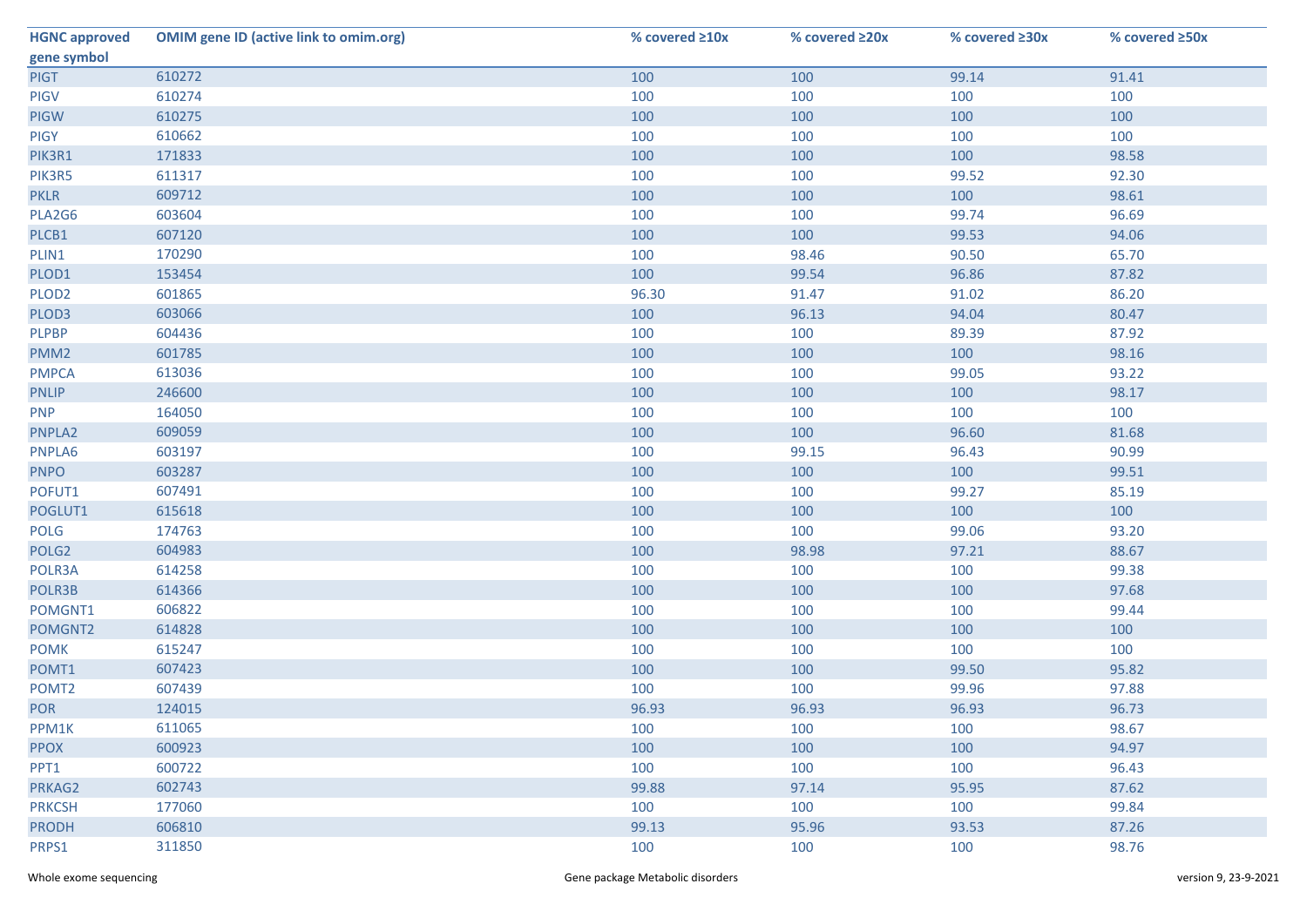| <b>HGNC approved</b> | <b>OMIM gene ID (active link to omim.org)</b> | % covered ≥10x | % covered ≥20x | % covered ≥30x | % covered ≥50x |
|----------------------|-----------------------------------------------|----------------|----------------|----------------|----------------|
| gene symbol          |                                               |                |                |                |                |
| <b>PSAP</b>          | 176801                                        | 100            | 100            | 100            | 95.80          |
| PSAT1                | 610936                                        | 100            | 100            | 100            | 95.58          |
| <b>PSPH</b>          | 172480                                        | 100            | 98.77          | 93.61          | 73.16          |
| <b>PTS</b>           | 612719                                        | 100            | 100            | 100            | 100            |
| PUS1                 | 608109                                        | 100            | 100            | 98.93          | 91.01          |
| PYCR1                | 179035                                        | 100            | 100            | 100            | 96.80          |
| <b>PYGL</b>          | 613741                                        | 100            | 100            | 99.86          | 96.14          |
| <b>PYGM</b>          | 608455                                        | 100            | 100            | 99.88          | 96.19          |
| <b>QDPR</b>          | 612676                                        | 100            | 100            | 98.97          | 85.67          |
| RARS2                | 611524                                        | 100            | 100            | 99.95          | 97.60          |
| RBCK1                | 610924                                        | 100            | 100            | 100            | 89.60          |
| RBP4                 | 180250                                        | 100            | 100            | 100            | 100            |
| <b>RBSN</b>          | 609511                                        | 100            | 100            | 100            | 98.64          |
| RFT1                 | 611908                                        | 100            | 99.50          | 98.38          | 90.04          |
| RNASEH2A             | 606034                                        | 100            | 100            | 100            | 95.93          |
| RNASEH2B             | 610326                                        | 100            | 91.35          | 91.35          | 91.35          |
| RNASEH2C             | 610330                                        | 100            | 100            | 100            | 100            |
| RNASET2              | 612944                                        | 100            | 100            | 96.89          | 86.08          |
| <b>RPIA</b>          | 180430                                        | 100            | 100            | 100            | 100            |
| RRM2B                | 604712                                        | 100            | 100            | 100            | 100            |
| RXYLT1               | 605862                                        | 100            | 100            | 100            | 100            |
| SAMHD1               | 606754                                        | 100            | 100            | 100            | 100            |
| SAR1B                | 607690                                        | 100            | 93.42          | 87.96          | 87.96          |
| <b>SARDH</b>         | 604455                                        | 100            | 100            | 99.62          | 93.69          |
| SC5D                 | 602286                                        | 100            | 100            | 100            | 100            |
| SCARB2               | 602257                                        | 100            | 100            | 100            | 99.04          |
| SCN3A                | 182391                                        | 100            | 100            | 100            | 99.27          |
| SCO <sub>1</sub>     | 603644                                        | 100            | 100            | 100            | 100            |
| SCO <sub>2</sub>     | 604272                                        | 100            | 100            | 100            | 100            |
| SCP <sub>2</sub>     | 184755                                        | 100            | 100            | 100            | 100            |
| <b>SDHA</b>          | 600857                                        | 100            | 96.38          | 96.38          | 95.00          |
| SDHAF1               | 612848                                        | 100            | 100            | 100            | 84.79          |
| <b>SDHB</b>          | 185470                                        | 100            | 100            | 100            | 99.85          |
| <b>SDHC</b>          | 602413                                        | 100            | 100            | 100            | 100            |
| <b>SDHD</b>          | 602690                                        | 100            | 100            | 100            | 100            |
| SEC23B               | 610512                                        | 100            | 99.70          | 97.09          | 95.93          |
| <b>SEPSECS</b>       | 613009                                        | 100            | 100            | 100            | 99.45          |
| SERAC1               | 614725                                        | 100            | 100            | 100            | 98.51          |
| <b>SGSH</b>          | 605270                                        | 93.52          | 93.52          | 93.52          | 93.52          |
| SHMT1                | 182144                                        | 100            | 100            | 100            | 98.92          |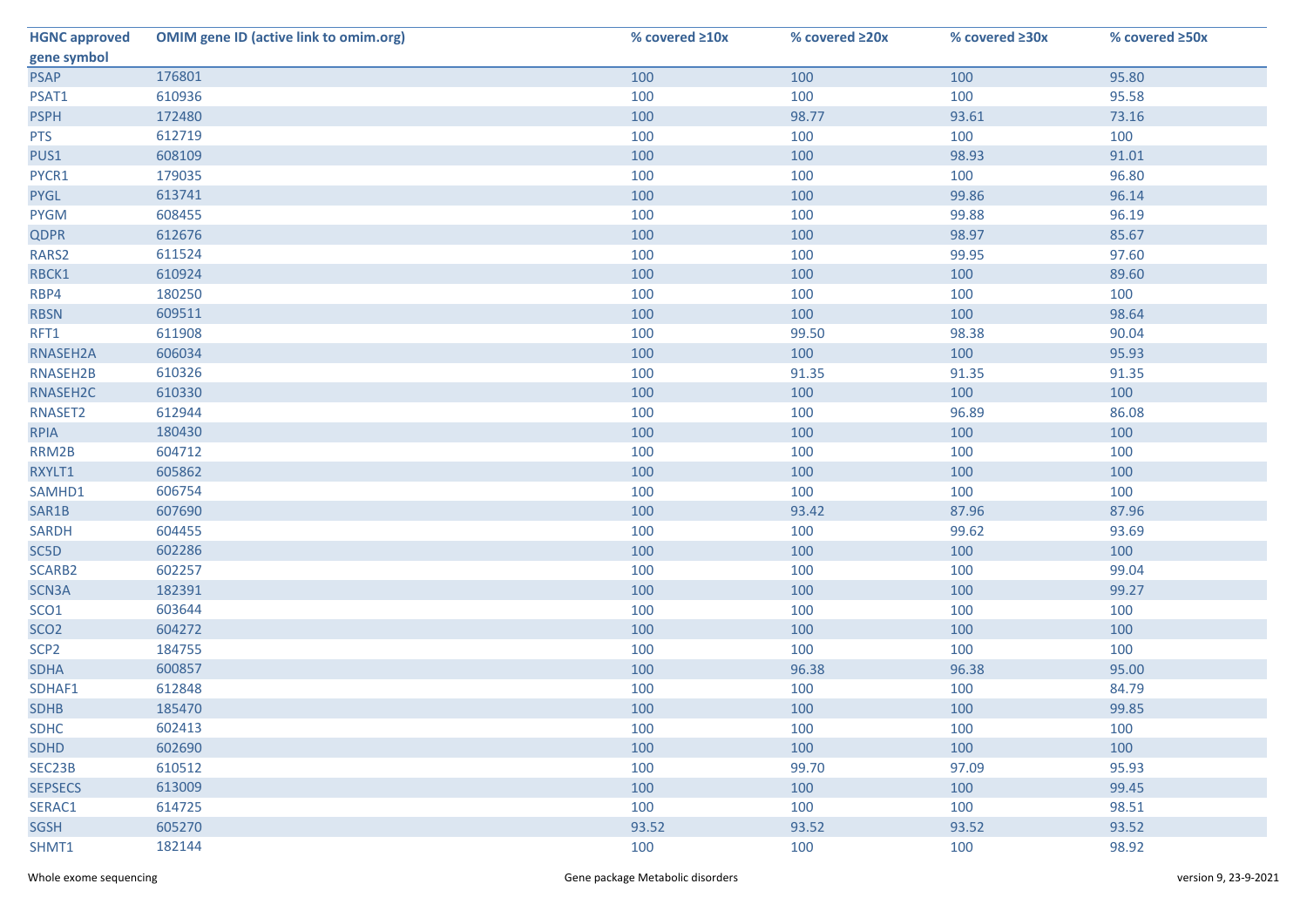| <b>HGNC approved</b>            | <b>OMIM gene ID (active link to omim.org)</b> | % covered ≥10x | % covered ≥20x | % covered ≥30x | % covered ≥50x |
|---------------------------------|-----------------------------------------------|----------------|----------------|----------------|----------------|
| gene symbol                     |                                               |                |                |                |                |
| SHMT2                           | 138450                                        | 100            | 100            | 100            | 97.37          |
| SI                              | 609845                                        | 100            | 98.55          | 96.43          | 90.73          |
| <b>SLC12A3</b>                  | 600968                                        | 100            | 99.78          | 98.28          | 90.78          |
| <b>SLC16A1</b>                  | 600682                                        | 100            | 100            | 100            | 100            |
| <b>SLC17A5</b>                  | 604322                                        | 93.58          | 93.58          | 93.58          | 91.22          |
| <b>SLC19A1</b>                  | 600424                                        | 100            | 100            | 99.95          | 97.65          |
| <b>SLC19A2</b>                  | 603941                                        | 100            | 100            | 100            | 93.57          |
| <b>SLC19A3</b>                  | 606152                                        | 99.94          | 99.94          | 99.94          | 99.94          |
| SLC1A1                          | 133550                                        | 100            | 100            | 100            | 99.53          |
| SLC1A3                          | 600111                                        | 100            | 100            | 100            | 91.16          |
| <b>SLC22A5</b>                  | 603377                                        | 100            | 100            | 100            | 99.01          |
| SLC23A2                         | 603791                                        | 100            | 100            | 100            | 98.51          |
| <b>SLC25A1</b>                  | 190315                                        | 100            | 100            | 100            | 99.87          |
| <b>SLC25A12</b>                 | 603667                                        | 100            | 100            | 100            | 99.62          |
| <b>SLC25A13</b>                 | 603859                                        | 100            | 100            | 100            | 95.67          |
| <b>SLC25A15</b>                 | 603861                                        | 100            | 100            | 100            | 100            |
| <b>SLC25A19</b>                 | 606521                                        | 100            | 100            | 99.91          | 97.04          |
| SLC25A2                         | 608157                                        | 100            | 100            | 100            | 100            |
| <b>SLC25A20</b>                 | 613698                                        | 100            | 100            | 100            | 100            |
| <b>SLC25A22</b>                 | 609302                                        | 100            | 100            | 100            | 98.96          |
| <b>SLC25A3</b>                  | 600370                                        | 100            | 100            | 100            | 100            |
| <b>SLC25A32</b>                 | 138480                                        | 100            | 100            | 100            | 100            |
| <b>SLC25A38</b>                 | 610819                                        | 100            | 100            | 100            | 100            |
| <b>SLC25A4</b>                  | 103220                                        | 100            | 100            | 100            | 96.51          |
| SLC2A1                          | 138140                                        | 100            | 97.73          | 97.73          | 97.73          |
| SLC <sub>2</sub> A <sub>2</sub> | 138160                                        | 100            | 100            | 100            | 99.39          |
| <b>SLC30A10</b>                 | 611146                                        | 100            | 100            | 100            | 99.38          |
| SLC33A1                         | 603690                                        | 100            | 100            | 100            | 98.25          |
| <b>SLC35A1</b>                  | 605634                                        | 100            | 98.77          | 96.30          | 95.28          |
| <b>SLC35A3</b>                  | 605632                                        | 100            | 100            | 100            | 98.88          |
| <b>SLC35C1</b>                  | 605881                                        | 100            | 100            | 100            | 100            |
| <b>SLC35D1</b>                  | 610804                                        | 100            | 99.73          | 97.59          | 87.93          |
| <b>SLC36A2</b>                  | 608331                                        | 100            | 100            | 97.27          | 85.17          |
| <b>SLC37A4</b>                  | 602671                                        | 99.87          | 99.87          | 99.87          | 97.46          |
| <b>SLC39A14</b>                 | 608736                                        | 97.92          | 97.92          | 97.57          | 92.59          |
| <b>SLC39A4</b>                  | 607059                                        | 100            | 100            | 100            | 100            |
| <b>SLC39A8</b>                  | 608732                                        | 100            | 100            | 100            | 97.08          |
| SLC3A1                          | 104614                                        | 100            | 100            | 100            | 98.80          |
| <b>SLC40A1</b>                  | 604653                                        | 100            | 100            | 99.52          | 97.70          |
| <b>SLC46A1</b>                  | 611672                                        | 99.87          | 99.87          | 99.87          | 99.77          |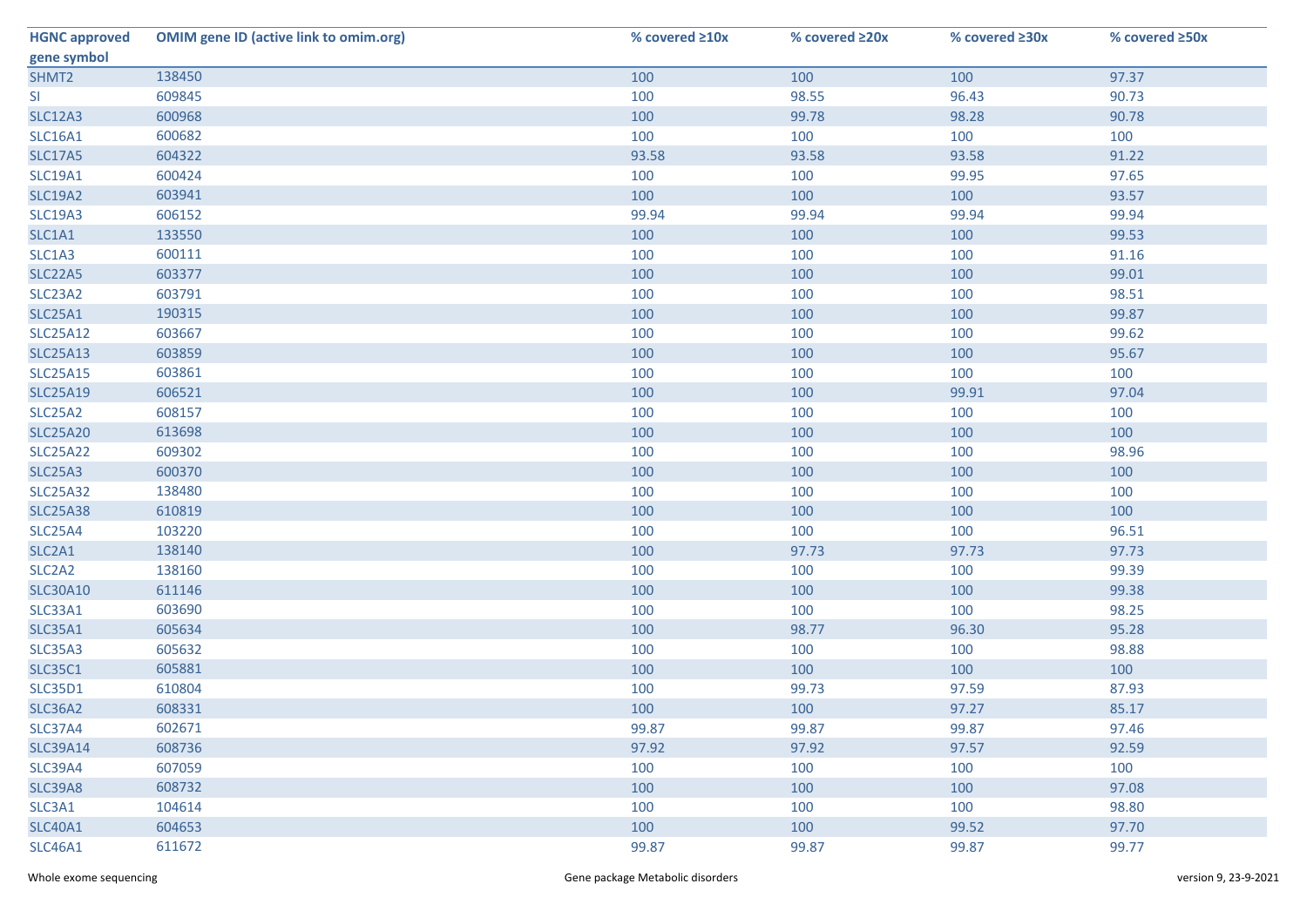| <b>HGNC approved</b> | <b>OMIM gene ID (active link to omim.org)</b> | % covered ≥10x   | % covered ≥20x | % covered ≥30x | % covered ≥50x |
|----------------------|-----------------------------------------------|------------------|----------------|----------------|----------------|
| gene symbol          |                                               |                  |                |                |                |
| <b>SLC52A1</b>       | 607883                                        | 100              | 100            | 98.67          | 94.10          |
| SLC52A2              | 607882                                        | 100              | 100            | 100            | 100            |
| <b>SLC52A3</b>       | 613350                                        | 100              | 100            | 99.60          | 96.91          |
| SLC5A1               | 182380                                        | 100              | 100            | 100            | 96.84          |
| SLC5A2               | 182381                                        | 100              | 100            | 100            | 100            |
| <b>SLC6A19</b>       | 608893                                        | 100              | 98.32          | 91.41          | 82.17          |
| SLC6A8               | 300036                                        | 99.75            | 89.01          | 70.12          | 47.02          |
| SLC7A7               | 603593                                        | 100              | 100            | 100            | 99.30          |
| SLC7A9               | 604144                                        | 100              | 100            | 100            | 97.74          |
| SLCO1B1              | 604843                                        | 99.87            | 99.58          | 99.00          | 92.24          |
| SLCO1B3              | 605495                                        | 100              | 100            | 98.95          | 91.62          |
| SMPD1                | 607608                                        | 100              | 100            | 100            | 98.48          |
| SOD1                 | 147450                                        | 100              | 100            | 100            | 100            |
| <b>SPR</b>           | 182125                                        | 100              | 100            | 97.33          | 81.97          |
| SPTLC1               | 605712                                        | 100              | 100            | 100            | 100            |
| SPTLC2               | 605713                                        | 100              | 100            | 98.81          | 91.12          |
| SRD5A3               | 611715                                        | 100              | 100            | 98.10          | 93.45          |
| SSR3                 | 606213                                        | 100              | 100            | 100            | 100            |
| SSR4                 | 300090                                        | 100              | 100            | 100            | 98.12          |
| ST3GAL3              | 606494                                        | 100              | 100            | 100            | 100            |
| ST3GAL5              | 604402                                        | 100              | 100            | 100            | 99.47          |
| <b>STAR</b>          | 600617                                        | 100              | 100            | 100            | 99.80          |
| <b>STS</b>           | 300747                                        | 100              | 100            | 100            | 96.73          |
| STT3A                | 601134                                        | 100              | 100            | 100            | 100            |
| STT3B                | 608605                                        | 100              | 96.96          | 94.32          | 89.01          |
| SUCLA <sub>2</sub>   | 603921                                        | 100              | 100            | 100            | 99.44          |
| SUCLG1               | 611224                                        | 100              | 100            | 100            | 98.77          |
| <b>SUGCT</b>         | 609187                                        | 100              | 100            | 100            | 97.58          |
| SUMF1                | 607939                                        | 100              | 100            | 100            | 100            |
| <b>SUOX</b>          | 606887                                        | 100              | 100            | 100            | 98.55          |
| SURF1                | 185620                                        | 100              | 100            | 100            | 99.93          |
| TACO1                | 612958                                        | 100              | 100            | 99.60          | 85.77          |
| <b>TAFAZZIN</b>      | 300394                                        | No coverage data |                |                |                |
| TALDO1               | 602063                                        | 100              | 100            | 99.66          | 92.70          |
| TANGO <sub>2</sub>   | 616830                                        | 100              | 100            | 100            | 97.67          |
| <b>TAT</b>           | 613018                                        | 100              | 100            | 100            | 100            |
| TBXAS1               | 274180                                        | 100              | 100            | 100            | 100            |
| <b>TCIRG1</b>        | 604592                                        | 100              | 99.23          | 95.33          | 87.67          |
| TCN1                 | 189905                                        | 100              | 100            | 100            | 98.92          |
| TCN <sub>2</sub>     | 613441                                        | 100              | 100            | 100            | 96.44          |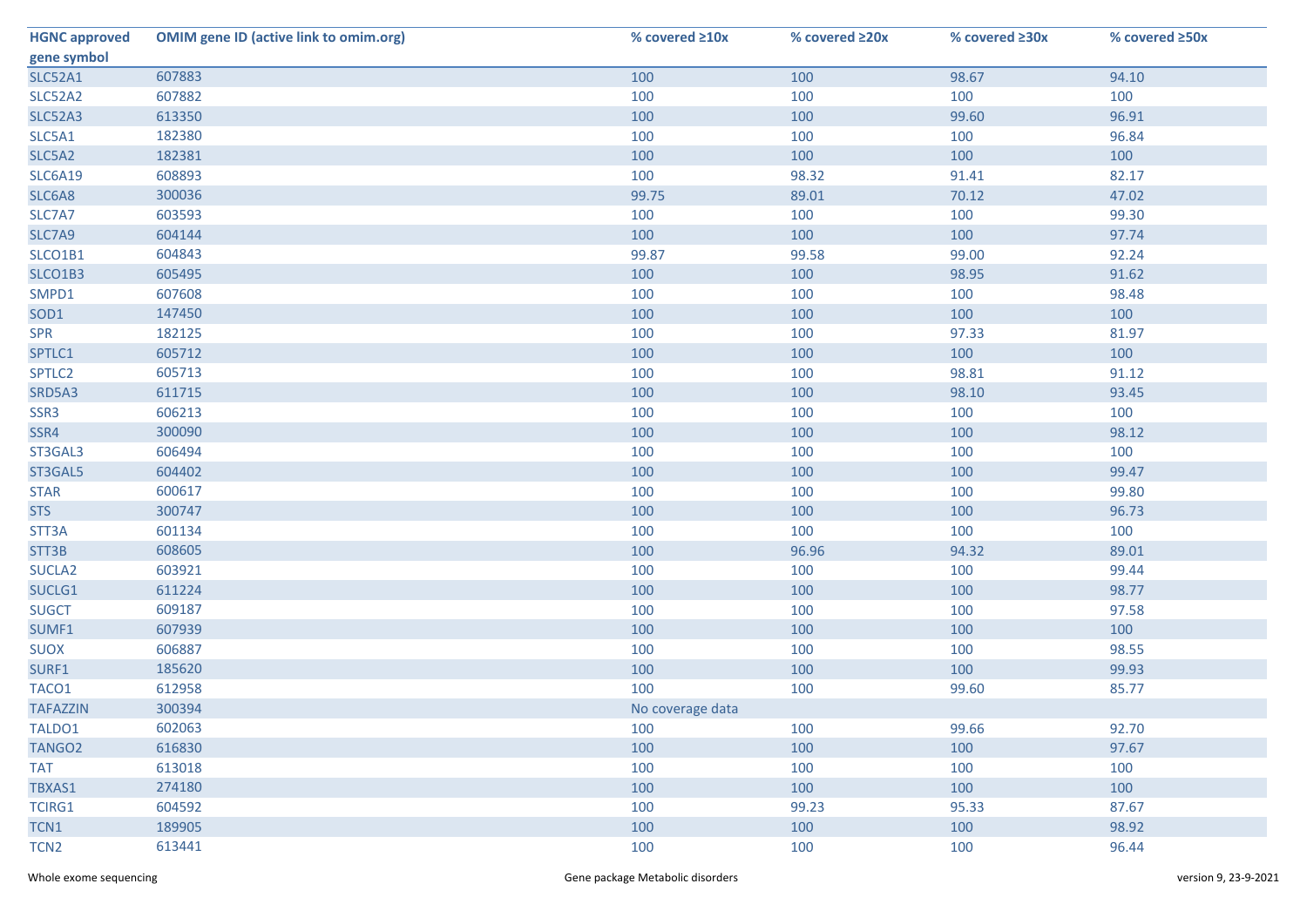| <b>HGNC approved</b> | <b>OMIM gene ID (active link to omim.org)</b> | % covered ≥10x | % covered ≥20x | % covered ≥30x | % covered ≥50x |
|----------------------|-----------------------------------------------|----------------|----------------|----------------|----------------|
| gene symbol          |                                               |                |                |                |                |
| TDO <sub>2</sub>     | 191070                                        | 100            | 100            | 99.38          | 94.44          |
| <b>TECR</b>          | 610057                                        | 100            | 99.27          | 88.20          | 67.21          |
| TFR <sub>2</sub>     | 604720                                        | 100            | 100            | 98.72          | 88.53          |
| TH <sub></sub>       | 191290                                        | 100            | 98.55          | 94.77          | 85.86          |
| THAP11               | 609119                                        | 100            | 100            | 100            | 100            |
| <b>TIMM8A</b>        | 300356                                        | 100            | 100            | 100            | 90.18          |
| TK <sub>2</sub>      | 188250                                        | 100            | 100            | 100            | 98.29          |
| <b>TMEM165</b>       | 614726                                        | 100            | 100            | 100            | 96.98          |
| <b>TMEM199</b>       | 616815                                        | 100            | 100            | 100            | 97.72          |
| TMEM70               | 612418                                        | 100            | 100            | 96.90          | 88.99          |
| TPI1                 | 190450                                        | 100            | 97.24          | 94.44          | 90.63          |
| <b>TPMT</b>          | 187680                                        | 100            | 100            | 100            | 100            |
| TPP1                 | 607998                                        | 100            | 100            | 98.00          | 93.71          |
| TRAPPC11             | 614138                                        | 100            | 99.97          | 98.09          | 95.05          |
| <b>TREH</b>          | 275360                                        | 100            | 98.40          | 94.72          | 93.34          |
| TREX1                | 606609                                        | 100            | 100            | 100            | 100            |
| TRIM37               | 605073                                        | 100            | 100            | 100            | 95.75          |
| <b>TRMU</b>          | 610230                                        | 100            | 100            | 100            | 100            |
| TRPM6                | 607009                                        | 100            | 99.39          | 98.20          | 96.47          |
| <b>TSFM</b>          | 604723                                        | 100            | 100            | 100            | 100            |
| <b>TTC19</b>         | 613814                                        | 100            | 100            | 100            | 98.52          |
| <b>TTPA</b>          | 600415                                        | 99.89          | 98.45          | 93.95          | 75.91          |
| <b>TUFM</b>          | 602389                                        | 100            | 100            | 100            | 100            |
| TUSC <sub>3</sub>    | 601385                                        | 100            | 100            | 100            | 99.68          |
| <b>TWNK</b>          | 606075                                        | 100            | 100            | 100            | 100            |
| <b>TYMP</b>          | 131222                                        | 100            | 100            | 96.62          | 78.21          |
| <b>TYMS</b>          | 188350                                        | 100            | 100            | 99.74          | 96.39          |
| <b>TYR</b>           | 606933                                        | 100            | 100            | 100            | 99.76          |
| TYRP1                | 115501                                        | 100            | 100            | 100            | 100            |
| UGT1A1               | 191740                                        | 100            | 100            | 100            | 100            |
| <b>UMOD</b>          | 191845                                        | 92.94          | 92.94          | 92.94          | 92.85          |
| <b>UMPS</b>          | 613891                                        | 100            | 100            | 100            | 99.87          |
| UPB1                 | 606673                                        | 100            | 100            | 100            | 100            |
| <b>UQCRB</b>         | 191330                                        | 100            | 100            | 100            | 100            |
| <b>UQCRQ</b>         | 612080                                        | 100            | 100            | 100            | 100            |
| UROC1                | 613012                                        | 100            | 100            | 100            | 96.69          |
| <b>UROD</b>          | 613521                                        | 100            | 100            | 100            | 100            |
| <b>UROS</b>          | 606938                                        | 100            | 100            | 100            | 85.28          |
| USF1                 | 191523                                        | 100            | 100            | 100            | 100            |
| VKORC1               | 608547                                        | 100            | 100            | 98.62          | 73.05          |